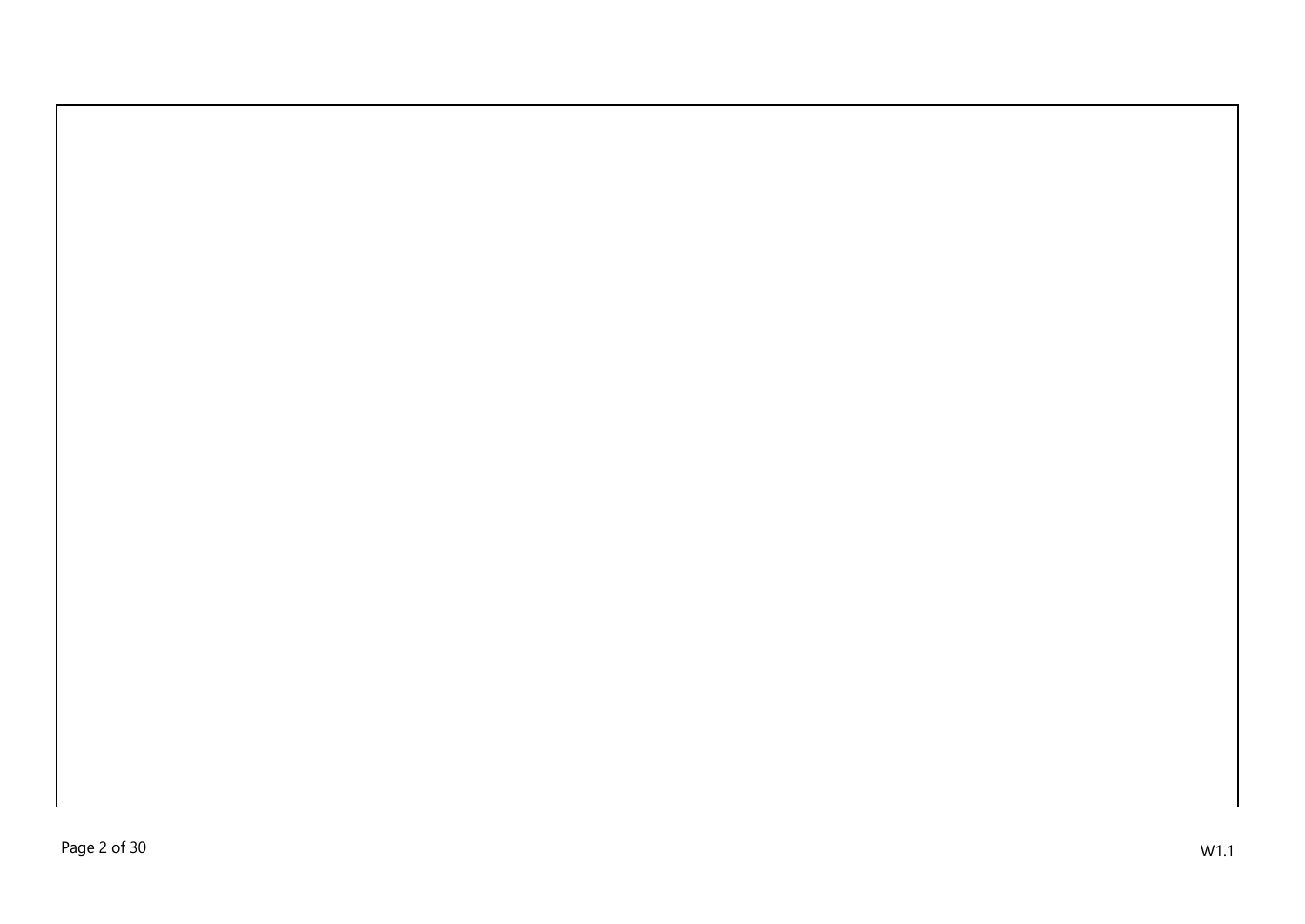| #               | Island        | House Name      | Name                  | Sex       | National ID | ، ه ، بر <u>م</u>                    | ىئرىتر                            |
|-----------------|---------------|-----------------|-----------------------|-----------|-------------|--------------------------------------|-----------------------------------|
|                 | AA. Himandhoo |                 |                       |           |             |                                      |                                   |
|                 | AA. Himandhoo | Fine Shade      | Farhath Ibrahim       | M         | A282335     | ىز مەھرىيىق                          | و در ده می د                      |
|                 | AA. Maalhos   |                 |                       |           |             |                                      |                                   |
| 2               | AA. Maalhos   | Madufehige      | Mariyam Rameeza       | F         | A281404     | 5 ج تور ء                            | د ۱۵ د مر پر                      |
|                 | AA. Mathiveri |                 |                       |           |             |                                      |                                   |
| 3               | AA. Mathiveri | Banafusaage     | Ibrahim Shathir       | M         | A278411     | پر پر دیږي<br>ت <i>ره متر</i> ک      | ە ھەترىر <i>2</i><br>ستگهر تر     |
| 4               | AA. Mathiveri | Gulzaaruge      | Aishath Shanaa        | F         | A272749     | د ه پر د ء<br>د نژيخ برد             | أمام وأسكر وأنتقل                 |
| $\overline{5}$  | AA. Mathiveri | Iramaage        | Zubaida Hassan        | F         | A008269     | ە ئىرىخ ئ                            | تم قەرىر كەسكىر                   |
| $6\overline{6}$ | AA. Mathiveri | Iramaage        | Shamseera Ahmed       | F         | A008270     | ر بر بر بر<br>در برگر <sub>ک</sub> ر | شكى سورى ئەرەر د                  |
| $\overline{7}$  | AA. Mathiveri | Iramaage        | Samveel Ahmed         | M         | A277407     | و پروی                               | كورو رورد                         |
| 8               | AA. Mathiveri | Iramaage        | Mohamed Areesh        | M         | A277418     | دېمزد د                              | ورەرو كەيدى                       |
| 9               | AA. Mathiveri | Sakeenaa Manzil | Muna Ibrahim          | F         | A278517     | سەر ئىرىگىرىنى ئى                    | ديمر موه پر د                     |
|                 | AA. Thoddoo   |                 |                       |           |             |                                      |                                   |
| 10              | AA. Thoddoo   | Dhaftharu No 1  | Sakinathul Umiya      | F         | A348050     | رەر دىرەر دېدا                       | בע מבש כם סב                      |
| 11              | AA. Thoddoo   | Dhaftharu No 5  | Abdul Mubarak         | M         | A353659     | رە رورورى<br>ترزە پرس سى ك           | ر ه و ه و و ر ه<br>پره تر تر تر ت |
| 12              | AA. Thoddoo   | Dhaftharu No 6  | Ramalathul Kibthiya   | F         | A353580     | رە رورە روز                          | بروبروه وهواراد                   |
| $ 13\rangle$    | AA. Thoddoo   | Dhaftharu No 7  | Ahmed Jaleel          | M         | A353579     | رەرد برەرد 7                         | پروتر کے پیگر                     |
| 14              | AA. Thoddoo   | Dhaftharu No 8  | Aminath Ameena        | F         | A348049     | رەر دېرى كەن                         | أزويتم أأزويتر                    |
| 15              | AA. Thoddoo   | Hudhuraiymaage  | Fathimath Zara Hassan | F         | A272667     |                                      | و دو وو دره<br>زوده مي برگ        |
| 16              | AA. Thoddoo   | Hudhuraiymaage  | Aminath Ithura        | F         | A275298     | و و ر ه ه »<br>ر تر برج ژ ی          | أزوينهم وهومر                     |
| 17              | AA. Thoddoo   | Hudhuraiymaage  | Muaaviyath Hassan     | M         | A275299     | و و ر ه و »<br>ر تو پرچ و ی          |                                   |
| 18              | AA. Thoddoo   | Midhilimaage    | Hassan Ali            | ${\sf M}$ | A007539     | ا و ترویج<br>ا و ترویجی              | پرسترس کامی                       |
| 19              | AA. Thoddoo   | Midhilimaage    | Zulaikha Hassan       | F         | A131873     | او ترووي<br>ا <u>د ترووي</u>         | يحكيرنث الكاسكس                   |
| 20              | AA. Thoddoo   | Sallige         | Mohamed Zareef        | M         | A036281     | سەھرىي                               | وره دو دره                        |
| 21              | AA. Thoddoo   | Sallige         | Ahmed Husham          | M         | A038075     | يەھ بەي                              | رەرو رىقو                         |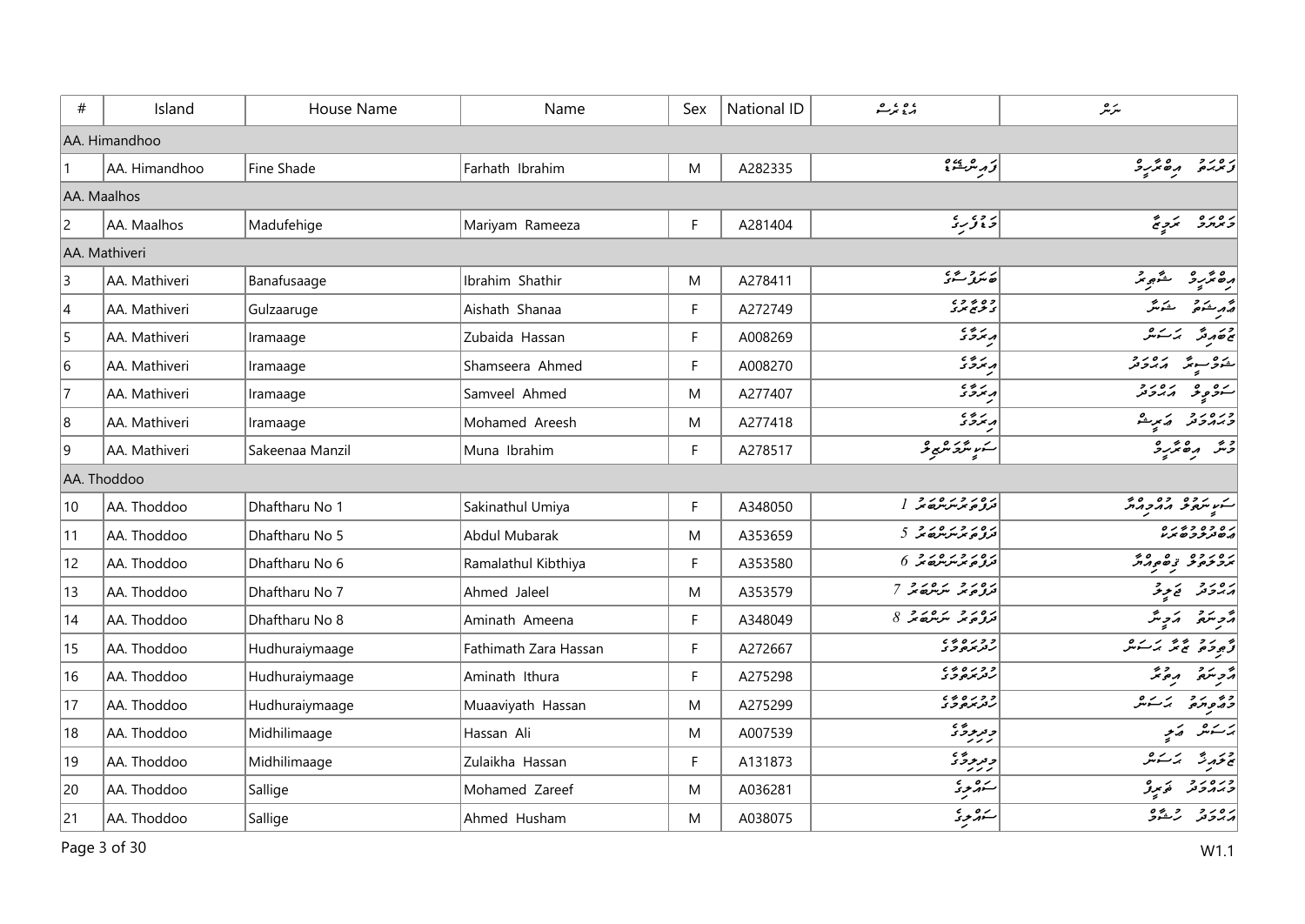|            | AA. Ukulhas      |                  |                       |             |         |                                                  |                                    |
|------------|------------------|------------------|-----------------------|-------------|---------|--------------------------------------------------|------------------------------------|
| 22         | AA. Ukulhas      | Aazaadhuge       | Aminath Ali           | F           | A009363 | پر بیچ تر <sub>ی</sub><br>  پر سچ تعری           | أأترجع أتأمي                       |
| 23         | AA. Ukulhas      | Mariyanmaage     | Abdul Matheen Ibrahim | M           | A007857 | پر پر ۱۵ پر پر<br>  پر پیر بردی                  | גם כפנים הפינים                    |
| 24         | AA. Ukulhas      | Ranthari Villa   | Mohamed Waseem        | M           | A009333 | برمر يمرو څه                                     | ورەر د كەسو                        |
| 25         | AA. Ukulhas      | Ranthari Villa   | Maryam Shafna         | F           | A165509 | برمره كالمروثر                                   | رەرە شۆرش                          |
|            | ADh. Dhangethi   |                  |                       |             |         |                                                  |                                    |
| 26         | ADh. Dhangethi   | Mureedhuge       | Abdulla Fairooz       | M           | A269059 | و <sub>مو</sub> تر و ،<br>تر م <sub>و</sub> تر د | برە قراللە ئەربىرىم                |
|            | ADh. Maamigili   |                  |                       |             |         |                                                  |                                    |
| 27         | ADh. Maamigili   | Vaarey Villa     | Naseera Mohamed       | $\mathsf F$ | A030712 | ۇ ئۈچە ئۇ                                        | بترسوش وبره رو                     |
|            | ADh. Mahibadhoo  |                  |                       |             |         |                                                  |                                    |
| 28         | ADh. Mahibadhoo  | Haveeree Manzil  | Aishath Faruha        | F           | A350879 | رَ <sub>ڡٟ</sub> ؠڔۏؘٮٮ۠ <sub>ػ</sub> ؚۅ۠        | أشهر شده وتروم                     |
| 29         | ADh. Mahibadhoo  | Nooreege         | Yoosuf Azumee         | M           | A165641 | دد<br>سرسری                                      | וק כם גב<br>ת—נצ                   |
|            | B. Eydhafushi    |                  |                       |             |         |                                                  |                                    |
| 30         | B. Eydhafushi    | Fazaa            | Ahmed Siraz           | M           | A252273 | ترتج                                             | أرور و سوبرج                       |
| 31         | B. Eydhafushi    | Tikaanaa         | Yumna Mohamed         | F           | A033490 | اءِ پُنگ                                         | وه بر وره د و<br>مرو شر و برمرو تر |
|            | B. Hithaadhoo    |                  |                       |             |         |                                                  |                                    |
| 32         | B. Hithaadhoo    | Kinaaraa         | Siruma Ibrahim        | $\mathsf F$ | A249467 | ىرىئەتە                                          | برە ئۆرۈ<br>اسوټرنځ<br>په          |
| B. Kendhoo |                  |                  |                       |             |         |                                                  |                                    |
| 33         | B. Kendhoo       | <b>Blue Reef</b> | Ahmed Maumoor         | M           | A246208 | ه دو په ه<br>حام په تو                           | ג סג כ ג כמבי<br>ג ג ב ג ב ג ב ב ג |
|            | Dh. Hulhudheli   |                  |                       |             |         |                                                  |                                    |
| 34         | Dh. Hulhudheli   | Hiyaa            | Shamila Mohamed       | F           | A036949 | ىرەتە                                            | شوق ورەرو                          |
|            | Dh. Kudahuvadhoo |                  |                       |             |         |                                                  |                                    |
| 35         | Dh. Kudahuvadhoo | Shaahu           | Zimna Mohamed Shahidh | $\mathsf F$ | A214157 | ے جم                                             | ە ئەرەرە ھەرىپە دەر                |
|            | Dh. Maaenboodhoo |                  |                       |             |         |                                                  |                                    |
| 36         | Dh. Maaenboodhoo | Dhilksaage       | Ahmed Zareer          | M           | A026937 | درو ۵ شوی                                        | دەر دېم توپر                       |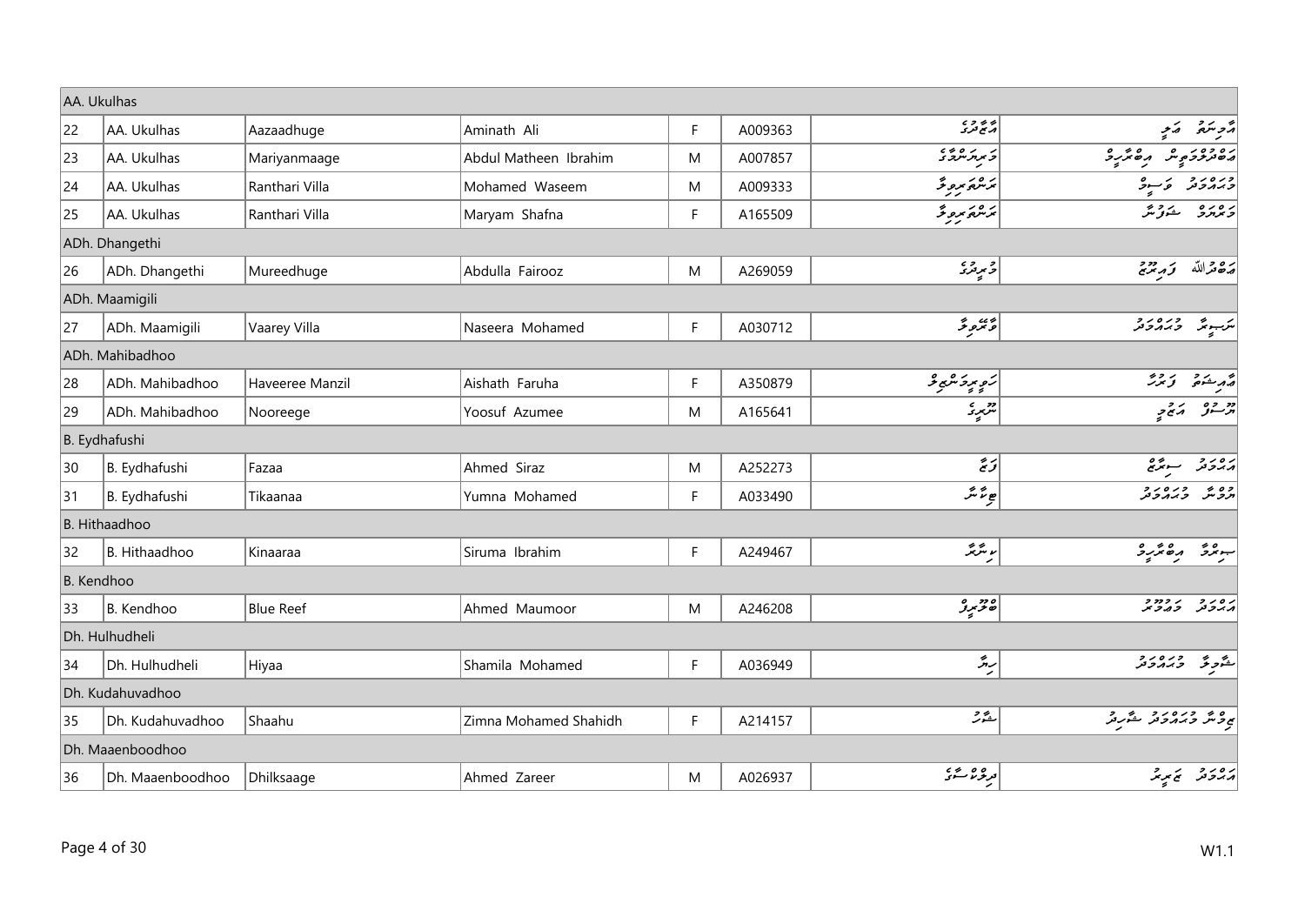| F. Feeali     |                                  |                  |                      |           |         |                                            |                                                           |
|---------------|----------------------------------|------------------|----------------------|-----------|---------|--------------------------------------------|-----------------------------------------------------------|
| 37            | F. Feeali                        | Kerafaage        | Raziyya Abdul Samad  | F         | A129077 | ې پر پر په<br>ما بنوتو ت                   | ر ده ده ده ده در د<br>بر زدارش از ده در ۸ سور در          |
| 38            | F. Feeali                        | Violet Villa     | Mohamed Naseer       | M         | A120740 | دَرِ دِ هِ هِ دَّ                          | ورەرو شبىر                                                |
|               | F. Magoodhoo                     |                  |                      |           |         |                                            |                                                           |
| 39            | F. Magoodhoo                     | Finivaage        | Mahdhee Ahmed        | M         | A321470 | وسرچری                                     | ده په ۲۶۲۲ ور                                             |
|               | F. Nilandhoo                     |                  |                      |           |         |                                            |                                                           |
| 40            | F. Nilandhoo                     | Dhaburuhdhoshuge | Humaidh Ibrahim      | M         | A236598 | ر و و ه پر و ء<br>تر <i>ه بر د تر بر</i> و | بردرير رەپرىد                                             |
|               | GA. Dhaandhoo                    |                  |                      |           |         |                                            |                                                           |
| 41            | GA. Dhaandhoo                    | Asrumaage        | Ibrahim Hassan       | M         | A043566 | ر ۱۵۶۵ و.<br>مرسوموری                      | رەپزىر بىسكى                                              |
| 42            | GA. Dhaandhoo                    | Asrumaage        | Fathimath Suzana     | F         | A340090 | بر ۵ ۶ ۶ ۹<br>مرسوبوری                     | ۇ بورۇ يەيدۇر                                             |
| 43            | GA. Dhaandhoo                    | <b>Breeze</b>    | Usaid Hussein        | M         | A306129 | ھ برج<br>                                  | ەسىر ئەسىر ئى                                             |
| 44            | GA. Dhaandhoo                    | Miskiymaguge     | Ibrahim Mohamed      | ${\sf M}$ | A007155 |                                            |                                                           |
| 45            | GA. Dhaandhoo                    | Ocean Reed       | Khuzaima Abdulla     | F         | A117841 | لرمشه مثربر ؟                              | تجنم وتحت مَدْهَ قَدْ اللّه                               |
|               | GA. Gemanafushi                  |                  |                      |           |         |                                            |                                                           |
| 46            | GA. Gemanafushi                  | Asseyri          | Aishath Mazha Nizam  | F         | A306444 | اړه سيمبر                                  |                                                           |
| 47            | GA. Gemanafushi                  | Habaruge         | Ghanim Hussain       | ${\sf M}$ | A011601 | ر ر د ه<br>ره مرد                          | ۇسىدە جەسىمبىر                                            |
|               | GA. Kanduhulhudhoo               |                  |                      |           |         |                                            |                                                           |
| 48            | GA. Kanduhulhudhoo   Blue Heaven |                  | Ahmed Ilmaas Mohamed | ${\sf M}$ | A164720 | ه دوی ر ه<br><i>ه مور</i> ه مگر            | גם גב בשם כגם גב<br>גגבת גבב ב בגגבת                      |
|               | GA. Kolamaafushi                 |                  |                      |           |         |                                            |                                                           |
| 49            | GA. Kolamaafushi                 | Meenaaz          | Nasooha Naseer       | F         | A116368 | حريثره                                     | للرجية الكرينية.<br>الرجية الكرينية<br>الأمر شكوة الكريرة |
| 50            | GA. Kolamaafushi                 | Meenaaz          | Aishath Afeefa       | F         | A116552 | جريثرمج                                    |                                                           |
| GA. Vilingili |                                  |                  |                      |           |         |                                            |                                                           |
| 51            | GA. Vilingili                    | Raiyvilla aage   | Zoona Ahmed          | F         | A040782 | ر ه<br>بر <sub>گ</sub> وم څه د             | دو پره رو<br>مح کر کرکر کر                                |
| 52            | GA. Vilingili                    | Roketmaage       | Mohamed Thakhkhaanu  | M         | A117359 | پر ی ه پر ی<br>تر را جا تر ی               | ورەرو رەپەر                                               |
| 53            | GA. Vilingili                    | Ufaa             | Aishath Husna        | F         | A102082 | پۇ                                         | ۇرىشكى برگىش                                              |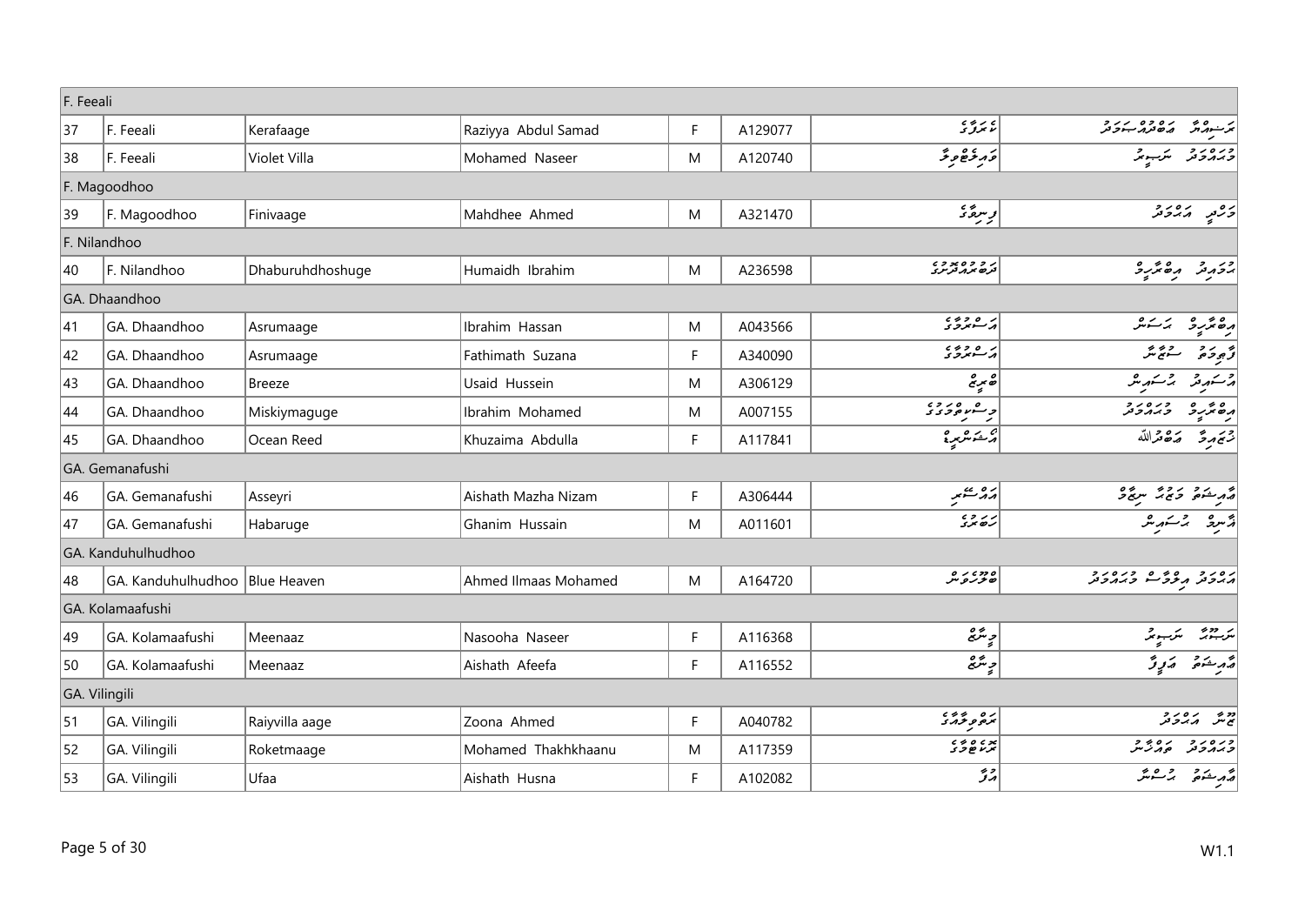|    | GDh. Fiyoaree                  |                        |                        |    |         |                                |                                                                                                                                                    |
|----|--------------------------------|------------------------|------------------------|----|---------|--------------------------------|----------------------------------------------------------------------------------------------------------------------------------------------------|
| 54 | GDh. Fiyoaree                  | Azaadhuge              | Fathimath Ahmed Didi   | F  | A097496 | ږ د د ،<br>د ځ تر د            |                                                                                                                                                    |
| 55 | GDh. Fiyoaree                  | Rio                    | Mohamed Siyam          | M  | A027965 | بورم                           | محدود مدور و در در در در این<br>توجه در مدور در در این<br>توبر در در در در در این در این در این در این در این در این در این در این در این در این د |
|    | GDh. Gadhdhoo                  |                        |                        |    |         |                                |                                                                                                                                                    |
| 56 | GDh. Gadhdhoo                  | Gulalaage Irumatheebai | Yashfa Adam            | F. | A300199 | اده روی در در موضوع در         | پرے پی پر پر پر پر                                                                                                                                 |
| 57 | GDh. Gadhdhoo                  | Legoonaa               | Aminath Nusra Faiz     | F. | A376758 | ه دد بر<br>موی س               | أأروسهم سرسوند والمجم                                                                                                                              |
|    | GDh. Hoandedhdhoo              |                        |                        |    |         |                                |                                                                                                                                                    |
| 58 | GDh. Hoandedhdhoo   Moonimaage |                        | Jazmee Abdulla Mufeed  | F. | A138520 | ادو پروند<br>  د سرچرۍ         | يَ جَرِ – مَ هُ مَرْاللّهِ – حَرِ مَرْ                                                                                                             |
|    | GDh. Madaveli                  |                        |                        |    |         |                                |                                                                                                                                                    |
| 59 | GDh. Madaveli                  | Happy Side             | Fathimath Ashan        | F. | A163505 | <sup>ى</sup> بوسىھە ؟          | ژوده ژشتر                                                                                                                                          |
|    | GDh. Rathafandhoo              |                        |                        |    |         |                                |                                                                                                                                                    |
| 60 | GDh. Rathafandhoo              | Noovilaage             | Saniyya Shehenaz       | F. | A132631 | دو په په<br>سرچ دی             |                                                                                                                                                    |
| 61 | GDh. Rathafandhoo              | Shabnameege            | Shareefa Abdulla       | F. | A087745 | شەھ سرىر ئ                     | خومرتر كانكار                                                                                                                                      |
|    | GDh. Thinadhoo                 |                        |                        |    |         |                                |                                                                                                                                                    |
| 62 | GDh. Thinadhoo                 | Aabahaaruge            | Ismail Shafeeg         | M  | A350810 | ه ربه و ،<br>د ځار د د         | أبر سىق موقى مىتور قى                                                                                                                              |
| 63 | GDh. Thinadhoo                 | Alege                  | Mohamed Zihan Abdulla  | M  | A315184 | ر ۽ ۽<br>مرڪزي                 | وره رو بر محمد محددالله                                                                                                                            |
| 64 | GDh. Thinadhoo                 | Anbareege              | Lazzath Mohamed        | F  | A102434 | بر مر <sub>ک</sub> تعری        | נסנד בנסנד<br>בגאשים בג'ובט                                                                                                                        |
| 65 | GDh. Thinadhoo                 | Gulzaaruge             | Aminath Abdulla Didi   | F. | A081824 | و ه پر و ،<br>د نژيخ بود       | أشجر سنعو المتصريح الله معيد                                                                                                                       |
| 66 | GDh. Thinadhoo                 | Kaamiyaabu             | Amhar Rasheed          | M  | A347502 | ش پر دی<br>ما <del>ر</del> دره | ره ر و محر شوند<br>  د تر رسم محر شوند                                                                                                             |
| 67 | GDh. Thinadhoo                 | Karanfoomaage          | Siyaahath Moosa        | F  | A319241 | ر ر ه دوه ،<br>ما برس و د د    | سودر دور                                                                                                                                           |
| 68 | GDh. Thinadhoo                 | Liver Pool             | Ibrahim Shathif Hassan | M  | A012024 | موءَ مرزُ پُر                  | مەر ئەر ئۇمۇق بەسىر                                                                                                                                |
| 69 | GDh. Thinadhoo                 | West Light             | Hawwa Ishwa Ahmed      | F  | A341873 | ومشوع ترميع                    | رەپ مەشوكەرەر د                                                                                                                                    |
|    | GDh. Vaadhoo                   |                        |                        |    |         |                                |                                                                                                                                                    |
| 70 | GDh. Vaadhoo                   | Athiree Villa          | Athifa Ibrahim         | F. | A300534 | رَمو مرِهِ مَرَّ               | أموز مقترد                                                                                                                                         |
|    | Gn. Fuvahmulah                 |                        |                        |    |         |                                |                                                                                                                                                    |
| 71 | Gn. Fuvahmulah                 | Dhadimagu. Laasaanee   | Mohamed Rashad         | M  | A273458 | تروزى تۇشپر                    | ورەر د برخود<br><i>دى</i> رمەد برخود                                                                                                               |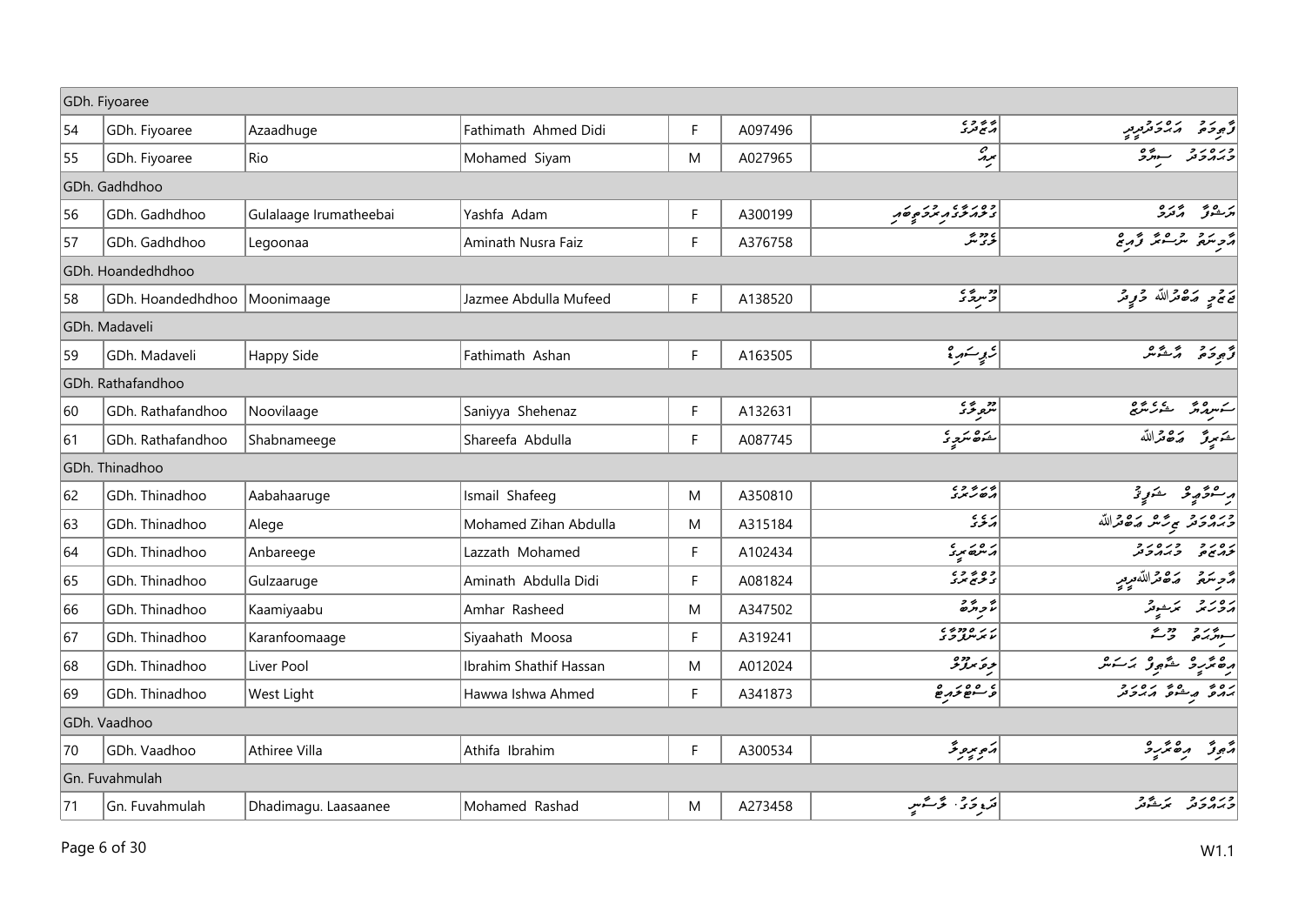| 72 | Gn. Fuvahmulah | Dhadimagu. Miyaazu        | Ali Shameem                       | M         | A225208 | تَدَوِجُونَ وَيَرْتَجُ                                  | ړَ په شو د د                                            |
|----|----------------|---------------------------|-----------------------------------|-----------|---------|---------------------------------------------------------|---------------------------------------------------------|
| 73 | Gn. Fuvahmulah | Dhadimagu. Nice           | Khalid Abdulla Ali                | ${\sf M}$ | A003733 | تروتری- سکرے                                            | شَعِيْرَ صَدْرَاللّهِ صَعِي                             |
| 74 | Gn. Fuvahmulah | Dhadimagu. Sarumaage      | Ali Ibrahim Rashid                | M         | A056325 | تروخون سكرونوي                                          | أزو رەترىرو ترىدۇر                                      |
| 75 | Gn. Fuvahmulah | Dhiguvaandu. Kandhumaage  | Mohamed Ibrahim Didi              | M         | A042772 | و د ه گامو <sup>2</sup> . که موټر <del>و</del> د        | ورەرو مەشرەترىر                                         |
| 76 | Gn. Fuvahmulah | Dhiguvaandu. Kandhumaage  | Aminath Lamha Mohamed Didi        | F         | A332680 | مرد څه سرق که سرمرح د                                   | ه دره ده و ده در د.<br>مرد شي نروز و پر دو ترتريز       |
| 77 | Gn. Fuvahmulah | Dhiguvaandu. Kandhumaage  | Ahmed Mustharshid Mohamed<br>Didi | ${\sf M}$ | A346211 | و ده ده .<br>کرد و سره . که سربرو د                     | ره روح وه روح وره روح<br>مدون و شمې مرشونر و برماونږيږي |
| 78 | Gn. Fuvahmulah | Dhoodigan. Femoaraage     | Mariyam Abdullah                  | F         | A006685 | دو بر می می ده و با<br>  ترو بر ش کو تر تر تر           | ومره ره والله                                           |
| 79 | Gn. Fuvahmulah | Dhoodigan. Green Lend     | Abdulla Saeed                     | ${\sf M}$ | A006012 | دو بره په وړه وه وه                                     | 20 مرالله <i>شمی</i> تر                                 |
| 80 | Gn. Fuvahmulah | Dhoodigan. Mighty         | Fathimath Faarisa                 | F         | A276297 | قروئر محمر يو                                           | أوالمجاورة والمحارب                                     |
| 81 | Gn. Fuvahmulah | Dhoodigan. Minvaru        | Nuha Majeed                       | F         | A275204 | ودير مراجع برديد                                        | پژر ځې تو                                               |
| 82 | Gn. Fuvahmulah | Dhoodigan. Naseemee Villa | Sofiyya Ibrahim                   | F         | A093328 | قروبر مكر سوج وبحر                                      | ينورش رە ئۆرى                                           |
| 83 | Gn. Fuvahmulah | Dhoodigan. Naseemee Villa | Wafa Hassan                       | F         | A275410 | قروئە مىز سوھ بۇ                                        | رو برستاند                                              |
| 84 | Gn. Fuvahmulah | Funaadu. Gahaa            | Ali Hushad                        | M         | A160803 | و پوځ .<br>توسیع ، اندې                                 | أەر ئەشقى                                               |
| 85 | Gn. Fuvahmulah | Funaadu. Gahaa            | Ibrahim Hisan                     | M         | A160804 | و پوځ . او په                                           | رەنزىر بىر ئىر                                          |
| 86 | Gn. Fuvahmulah | Hoadhadu. Gomathanage     | Fathmath Amath Saeed              | F         | A274617 | چر و مور پر ره<br>  رکولو کا می خواهی ملک               | وٌ و د د د د د مرد                                      |
| 87 | Gn. Fuvahmulah | Hoadhadu. Hudhuhudhaage   | Aminath Mohamed Didi              | F         | A004606 | ج ر و  وو و » »<br>رفر ۽  رفررفري                       | הכית כמחכתתת                                            |
| 88 | Gn. Fuvahmulah | Hoadhadu. Medhuge         | Aishath Rasheeda                  | F         | A281273 | ج ر و .<br>رفر ۽ .   وفري                               | مەرىشى ئىر                                              |
| 89 | Gn. Fuvahmulah | Hoadhadu. Medhuge         | Khadeeja Ibrahim                  | F         | A281275 | ج ر و  و و ء<br>  رس : و تری                            | كزبرق ماه تربرد                                         |
| 90 | Gn. Fuvahmulah | Hoadhadu. Olhitherege     | Aishath Ramiza                    | F         | A007011 | ج ر و مو د د د د .<br>رسمنده المتموجود                  | وأمر مشكوه المتمرج                                      |
| 91 | Gn. Fuvahmulah | Hoadhadu. West            | Fathmath Abdulla                  | F         | A282225 |                                                         | وتجوحه وكاله الله                                       |
| 92 | Gn. Fuvahmulah | Maadhadu. Moonimaage      | Fathimath Malika Mohamed          | F         | A158860 | ور د وړي و                                              | وتجوده دولا درورد                                       |
| 93 | Gn. Fuvahmulah | Maalegan. Feeshigadige    | Maryam Hassan Didi                | F         | A006020 | د ډېره ، پېړۍ د د                                       | د ۱۵ د صريح مستوسير مرد به حد                           |
| 94 | Gn. Fuvahmulah | Maalegan. Feeshigadige    | Mohamed Mifrah Ali                | ${\sf M}$ | A275988 | د د د هر پرند و د                                       | ورورد وویز کمی                                          |
| 95 | Gn. Fuvahmulah | Miskihmagu. Algedharu     | Mariyam Rula Irushad              | F         | A280237 | د صورو د وي د و.<br><mark>د ش</mark> ر د وي اړ نور تريم | رەرە دۇ پەر دەر                                         |
| 96 | Gn. Fuvahmulah | Miskihmagu. Blue Light    | Umar Yooshau Mohamed              | ${\sf M}$ | A347743 | C CO COCO CONTRO                                        | כני כי הרי כניסיו כי<br>הריאי חייים במהכת               |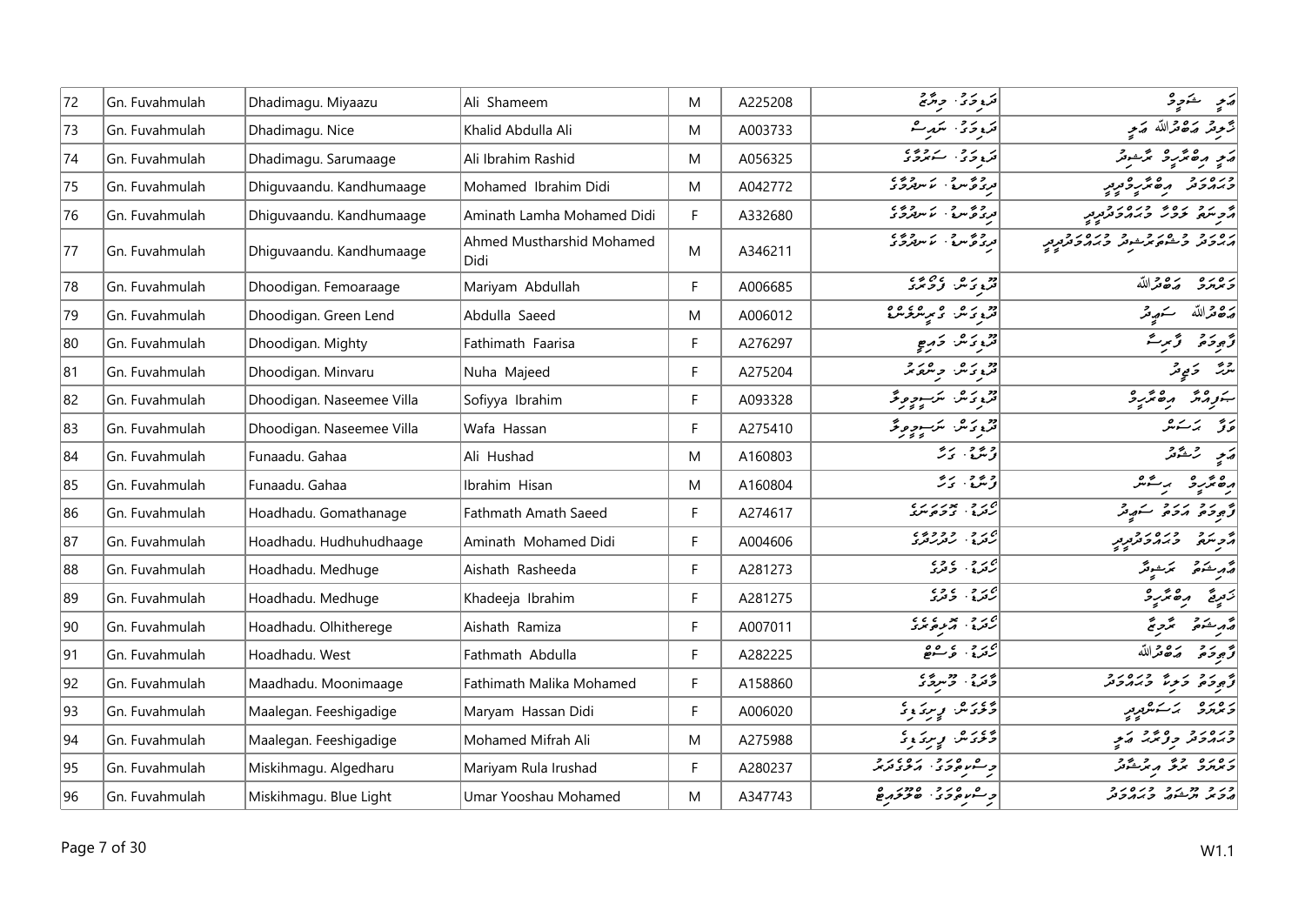| HA. Baarah |                |                     |                          |    |         |                                |                                                                |
|------------|----------------|---------------------|--------------------------|----|---------|--------------------------------|----------------------------------------------------------------|
| 97         | HA. Baarah     | Bulooniyaage        | Sofoora Mohamed          | F  | A044065 | و دو سر دي.<br>حو سر گري       | بروده وره دو                                                   |
| 98         | HA. Baarah     | Haneedu             | Mariyam Mohamed          | F  | A080675 | ئە بىر ج<br>ئە                 | و ره ر د<br>تر <i>پر</i> وتر<br>ر ه ر ه<br><del>ر</del> بربر ژ |
| 99         | HA. Baarah     | Haneedu             | Fathimath Maleesha       | F  | A260057 | ئەبىر ج                        | ژوده درید                                                      |
|            | HA. Dhidhdhoo  |                     |                          |    |         |                                |                                                                |
| 100        | HA. Dhidhdhoo  | Reyvaage            | Khairunnisa Abdul Raheem | F. | A144766 | پره بر<br>  بوړۍ               | ת הרית בי הסתו הגל                                             |
| 101        | HA. Dhidhdhoo  | Suthulimaage        | Hawwa                    | F. | A289025 | 2ء پر پري<br>سن <i>ج پر پر</i> | ر ه و<br>برد و                                                 |
| 102        | HA. Dhidhdhoo  | Vadhaa              | Moosa Neeveen            | M  | A156436 | ىرتىر                          | الرميح<br>سره په<br>په پو                                      |
|            | HA. Filladhoo  |                     |                          |    |         |                                |                                                                |
| 103        | HA. Filladhoo  | Andaapoolge         | Aishath Manike           | F. | A088606 | ر ۵ ۶۲۶ و ۲<br>د سره بومرد     | و د شوې تر برغ                                                 |
|            | HA. Hoarafushi |                     |                          |    |         |                                |                                                                |
| 104        | HA. Hoarafushi | Green Villa         | Hafsa Ahmed              | F. | A261028 | <sup>9</sup> سرىنزىر قر        | پره په پره پرو<br>  پرنولینې پر پر ټرمن                        |
| 105        | HA. Hoarafushi | Habaruge            | Mohamed Shameem          | M  | A163258 | ر ر د ه<br>ره مرد              | ورەرو دىرە<br><i>دىدە</i> دىر شۈچ                              |
| 106        | HA. Hoarafushi | Hudhuhudhaage       | Mohamed Naaish Adam      | M  | A332251 | و و و ر.<br>ر تور تو ی         | ورەرو شهر شهره.                                                |
| HA. Kelaa  |                |                     |                          |    |         |                                |                                                                |
| 107        | HA. Kelaa      | Kudhehimaage        | Badhuru Salaam Adam      | M  | A124965 | و ۽ ريو ۽<br>مانگرس پري        | ر و وه ر ده و دره<br>ت <i>ه تربر پر س</i> وگر در کردگر         |
|            | HA. Maarandhoo |                     |                          |    |         |                                |                                                                |
| 108        | HA. Maarandhoo | Zamaaliku           | Ali Muruthalaa           | M  | A124090 | ئے جُرمز                       | أرشم والمروث                                                   |
|            | HA. Thakandhoo |                     |                          |    |         |                                |                                                                |
| 109        | HA. Thakandhoo | Dhoadhi             | Ahmed Rasheed            | M  | A081617 | تحرمر                          | رەر تەرىپى<br>مەركى تەسىم                                      |
| 110        | HA. Thakandhoo | Fithuroanuge        | Mifraah Mohamed          | M  | A347050 | وه ده ده                       | - دوره دره در د                                                |
| 111        | HA. Thakandhoo | Kothari Villa       | Mufeeda Abdulla Rasheed  | F. | A296101 | موسم عرعر محر                  | ور ده ده دانله نم شوند                                         |
| 112        | HA. Thakandhoo | Kothari Villa       | Fathimath Shadhiya       | F. | A296102 | لتفوسره قحر                    | و و د شمېر                                                     |
| HDh. Finey |                |                     |                          |    |         |                                |                                                                |
| 113        | HDh. Finey     | <b>Beauty Villa</b> | Abdul Latheef Ali        | M  | A040236 | ھ پڑھ عرقر                     | גם כסקפת פי                                                    |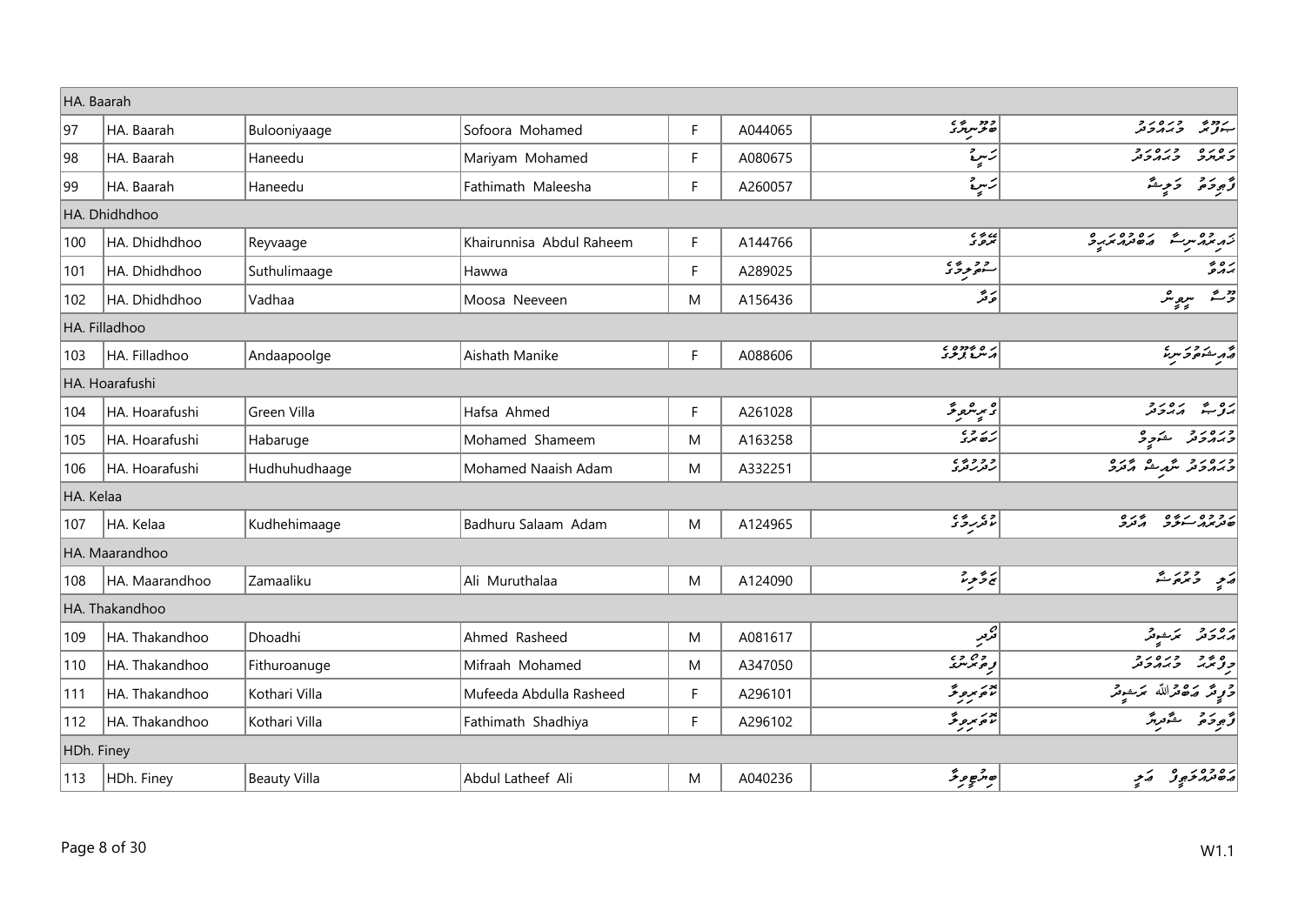|            | HDh. Hanimaadhoo                  |                    |                       |           |         |                                |                                                     |
|------------|-----------------------------------|--------------------|-----------------------|-----------|---------|--------------------------------|-----------------------------------------------------|
| 114        | HDh. Hanimaadhoo                  | Chilhiyaage        | Adam Waheed           | M         | A267664 | ے<br>کو بودگر<br><u>ب</u>      | پر پر تر تر تر                                      |
|            | HDh. Kulhudhuffushi               |                    |                       |           |         |                                |                                                     |
| 115        | HDh. Kulhudhuffushi               | Andhaaz            | Yaasir Mohamed        | M         | A244419 | بر مر <sub>م</sub> رج          | وكسور ورەرد                                         |
| 116        | HDh. Kulhudhuffushi               | Badhuru            | Abdulla Hussain       | M         | A010250 | ر و و<br>ھەترىر                | مَدْهَ قَدْاللّه بِمُ سَمَّهِ مِّرْ                 |
| 117        | HDh. Kulhudhuffushi               | l Gahaathari       | Akram Adam            | M         | A231543 | ر ژر                           | ره ره په ده                                         |
| 118        | HDh. Kulhudhuffushi               | Iguruge            | Ahmed Saeed           | M         | A115123 | اړ د د ه<br>په د مرد           | رەر ئەرتە                                           |
| 119        | HDh. Kulhudhuffushi               | <b>Ocean Villa</b> | Majida Ziyad          | F         | A043442 | ە<br>مەسىئەس <sub>ى</sub> بوقە | وحمي المحمد المحمد                                  |
| 120        | HDh. Kulhudhuffushi   Ocean Villa |                    | Anjum Vinod           | F         | A131869 | ە ئەيئە مىرى<br>مەسىئە مىرىپ   | روده وشرقر                                          |
|            | HDh. Makunudhoo                   |                    |                       |           |         |                                |                                                     |
| 121        | HDh. Makunudhoo                   | Summer Blue        | Ahmed Shafeeg         | M         | A071778 | ىر ئەھ                         | رەر دىنې                                            |
|            | HDh. Naivaadhoo                   |                    |                       |           |         |                                |                                                     |
| 122        | HDh. Naivaadhoo                   | Rimaas             | Fathimath Huwaisha    | F.        | A228210 | برڈ بے                         | وٌمِ وَمَحْ وَمَ وَ اللَّهُ وَ                      |
|            | HDh. Nolhivaranfaru               |                    |                       |           |         |                                |                                                     |
| 123        | HDh. Nolhivaranfaru               | Niyaaz             | Hassan Nazim          | M         | A155739 | سرمرج                          | برسكش متزموقه                                       |
| 124        | HDh. Nolhivaranfaru               | Villa de Sosun     | Umar Adam             | M         | A112997 | ە ئۇ يەسكەنگەر<br>م            | ور و پره<br>مرح مرمرو                               |
|            | HDh. Vaikaradhoo                  |                    |                       |           |         |                                |                                                     |
| 125        | HDh. Vaikaradhoo                  | Fesco              | Aminath Waheedha      | F         | A234645 | ې ده په                        | أزويته وكباقر                                       |
| K. Gaafaru |                                   |                    |                       |           |         |                                |                                                     |
| 126        | K. Gaafaru                        | Guldhasthaage      | Adam Saleem           | ${\sf M}$ | A058583 | و ه بر _ه پر و<br>د نوتر سوه د | ړوو خود                                             |
| K. Gulhi   |                                   |                    |                       |           |         |                                |                                                     |
| 127        | K. Gulhi                          | Simlaa             | Ibrahim Ghassan Ahmed | M         | A293586 | سردعه                          | ם מים גם מסגבה<br>גם <i>גו</i> ב גגיית גגבת         |
|            | K. Guraidhoo                      |                    |                       |           |         |                                |                                                     |
| 128        | K. Guraidhoo                      | Hudhuveli          | Ameen Amir            | ${\sf M}$ | A314910 | د د ،<br>رندو م                | أرَوِيثر المُرويز                                   |
| 129        | K. Guraidhoo                      | Leaf               | Aishath Ijaza         | F         | A123174 | وٍدٌ                           |                                                     |
| 130        | K. Guraidhoo                      | Samandar           | Shabana Abdul Samad   | F         | A146129 | ے پر 2 پر 2<br>سکوٹر میں       | دره بر ده وه را در و<br>شو <i>ه شهر شهر بر</i> و تر |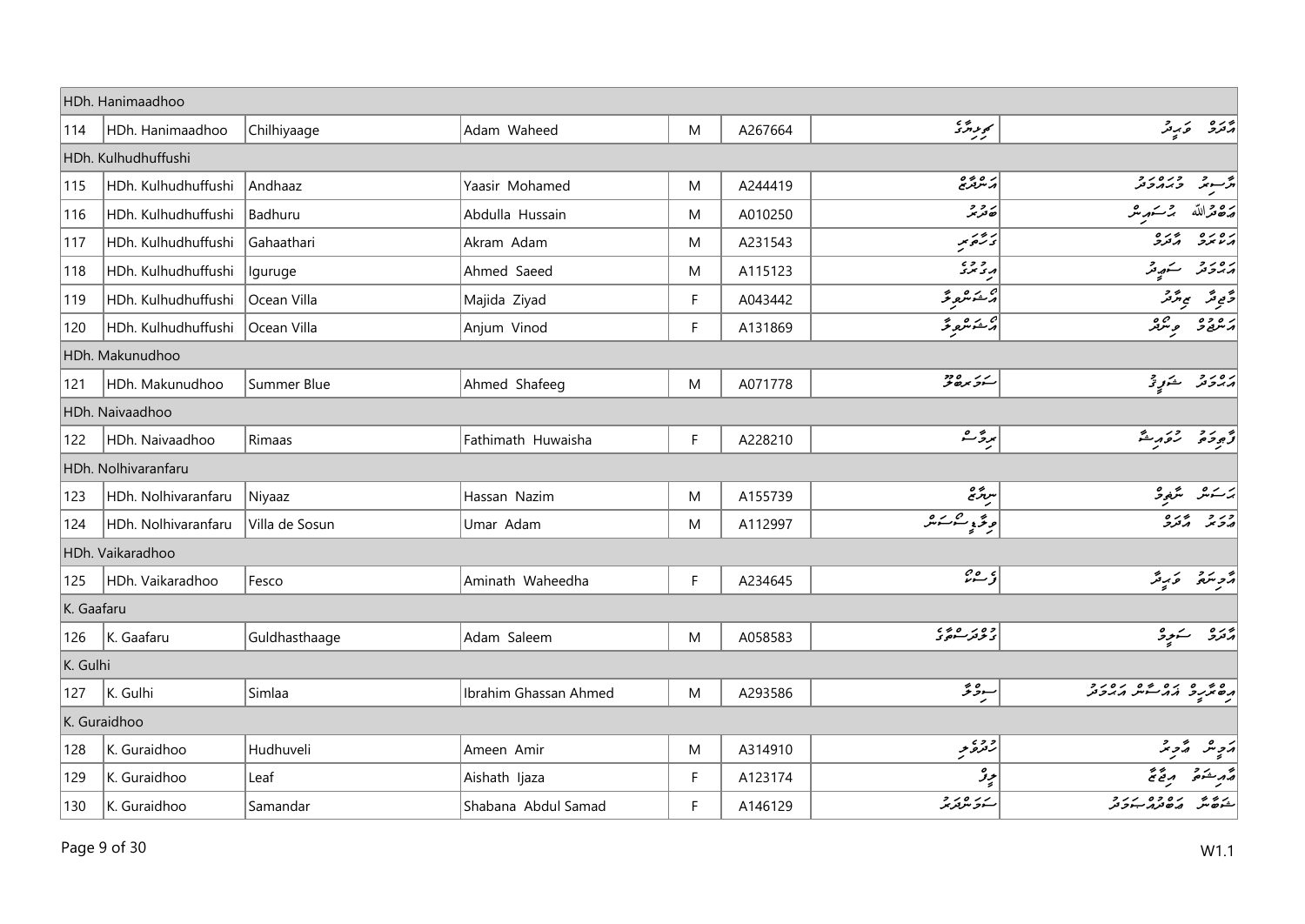|             | K. Hinmafushi |                     |                          |             |         |                                        |                                                                                                                                                                                                                                     |
|-------------|---------------|---------------------|--------------------------|-------------|---------|----------------------------------------|-------------------------------------------------------------------------------------------------------------------------------------------------------------------------------------------------------------------------------------|
| 131         | K. Hinmafushi | Anbumaage           | Zunaira Ibrahim          | E           | A090054 | بر روپر د<br>پرسرچون                   | تمسكر بمستقر وهوالمحر                                                                                                                                                                                                               |
|             | K. Kaashidhoo |                     |                          |             |         |                                        |                                                                                                                                                                                                                                     |
| 132         | K. Kaashidhoo | Blue Star           | Mariyam Milna            | $\mathsf F$ | A289348 | ەددە ئەير                              | أدبروره ويحتر                                                                                                                                                                                                                       |
| 133         | K. Kaashidhoo | Kaamineepoolge      | Saeedha Abdulla          | F           | A143703 | ء<br>مڙھ سرو وي                        | كويتر كەمى لله                                                                                                                                                                                                                      |
| K. Maafushi |               |                     |                          |             |         |                                        |                                                                                                                                                                                                                                     |
| 134         | K. Maafushi   | Hudhuakiri          | Abdul Gafoor Adam        | M           | A060598 | ارقىدىمىسىر                            | נסכסנככב שנס<br>השיט <i>יפ</i> וני הינכ                                                                                                                                                                                             |
| 135         | K. Maafushi   | Hudhuakiri          | Mohamed Hamdhoon Ghafoor | M           | A146874 | حەد بە<br>سىر ئەسىر                    | כנסג כ-גם ככם-גבב.<br>בהמכת הכתיית הציג                                                                                                                                                                                             |
| 136         | K. Maafushi   | Kashimaage          | Abdulla Hameed           | M           | A125939 | ر<br>ما مورد د                         | أرجع فكرالله برجي فكر                                                                                                                                                                                                               |
|             | K. Thulusdhoo |                     |                          |             |         |                                        |                                                                                                                                                                                                                                     |
| 137         | K. Thulusdhoo | Hendhavaru          | Mohamed Rajawaan Riyaz   | M           | A104238 | <sup>ى</sup> سرچرى چر                  | ورەر دېرە دېرى برېژىن                                                                                                                                                                                                               |
| L. Fonadhoo |               |                     |                          |             |         |                                        |                                                                                                                                                                                                                                     |
| 138         | L. Fonadhoo   | Bahaaruaage         | Ibrahim Rasheed          | M           | A065332 | ر و و و ء<br>ن <i>ه تر پر</i> د        | أرە ئۇرۇ بۇيغونر                                                                                                                                                                                                                    |
| 139         | L. Fonadhoo   | Bahaaruaage         | Seema Hussain            | F           | A107097 | ر د د د ،<br>ه ر بود د                 | سوق برستهر شر                                                                                                                                                                                                                       |
| 140         | L. Fonadhoo   | Bahaaruaage         | Mohamed Izmeem Rasheed   | M           | A347554 | ر د د د ،<br>ه ر بود د                 | כנסנב תשכב תובע                                                                                                                                                                                                                     |
| 141         | L. Fonadhoo   | Fehifarudhaage      | Sifla Naseem Ibrahim     | F           | A088963 | ۇرۇپرۇپر                               | روژ شریده مقدره<br>روژ شریده مقدره                                                                                                                                                                                                  |
| 142         | L. Fonadhoo   | Fehifarudhaage      | Hanima Naseem            | F           | A111698 | ۇرۇپرىژى                               | شريح مركب و المحمد المحمد المحمد المحمد المحمد المحمد المحمد المحمد المحمد المحمد المحمد المحمد المحمد المحمد<br>المحمد المحمد المحمد المحمد المحمد المحمد المحمد المحمد المحمد المحمد المحمد المحمد المحمد المحمد المحمد المحم<br> |
| 143         | L. Fonadhoo   | Fehifarudhaage      | Shahla Naseem            | F           | A111700 | ۇرۇپرىدى                               | شەرىخ سەرجى                                                                                                                                                                                                                         |
| L. Gan      |               |                     |                          |             |         |                                        |                                                                                                                                                                                                                                     |
| 144         | L. Gan        | Thundi. Beach Villa | Sameeha Ahmed            | F           | A311397 | ەمبەس ھەم ئە                           | سكوند الكاردة.<br>-<br>الأجوة كار الكرمائية                                                                                                                                                                                         |
| 145         | L. Gan        | Thundi. Beach Villa | Fathimath Raziyya        | F           | A312226 | ە بىر بەر ئەھم ئىسى ئىسى ئىسى ئىسى ئىس |                                                                                                                                                                                                                                     |
|             | L. Kalaidhoo  |                     |                          |             |         |                                        |                                                                                                                                                                                                                                     |
| 146         | L. Kalaidhoo  | Maimoo              | Ubaidath Raheema         | F.          | A133666 | خەرج                                   | مەم ترە ئىرگ                                                                                                                                                                                                                        |
|             | L. Maabaidhoo |                     |                          |             |         |                                        |                                                                                                                                                                                                                                     |
| 147         | L. Maabaidhoo | Musthareege         | Ahmed Rasheed            | M           | A087017 | و <sub>ص</sub> مر پرې                  | أركار والمتحصوص                                                                                                                                                                                                                     |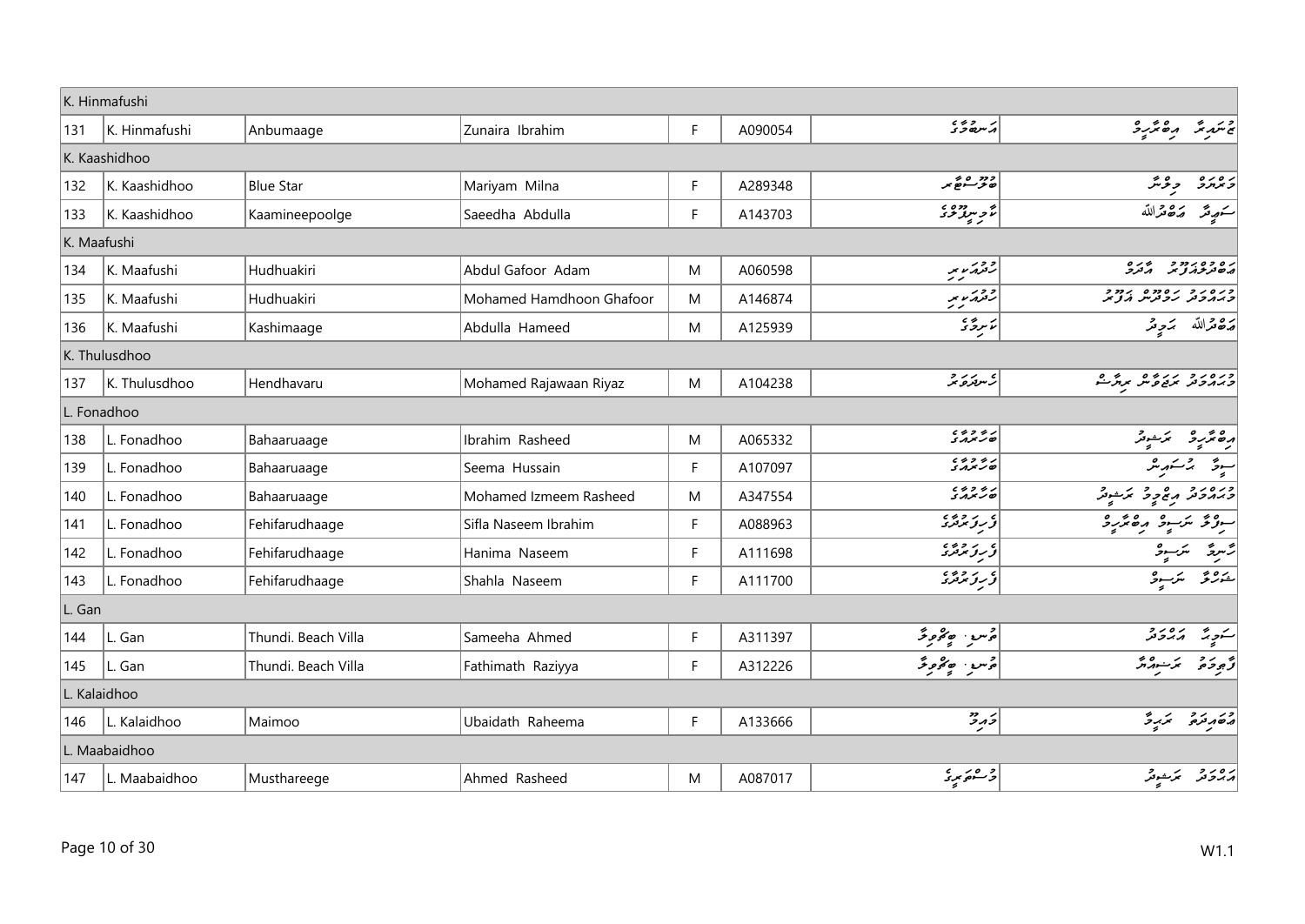|             | Lh. Hinnavaru |                         |                                |           |         |                                |                                                                                                                 |
|-------------|---------------|-------------------------|--------------------------------|-----------|---------|--------------------------------|-----------------------------------------------------------------------------------------------------------------|
| 148         | Lh. Hinnavaru | Hulhumandhooge          | Zainab Mohamed                 | F         | A222911 | و و ر ه وو ،<br>مرنو و سربور   | ג הר כנסנד<br>גא העם בגורבת                                                                                     |
| Lh. Naifaru |               |                         |                                |           |         |                                |                                                                                                                 |
| 149         | Lh. Naifaru   | Alimasge                | Aminath Abdulla                | F         | A216200 | لأجرئه شوع                     | أمحر سكرة المتحدة الله                                                                                          |
| 150         | Lh. Naifaru   | Hilihilaage             | Aishath Sadhyqa                | F         | A220005 | ر ور د د د<br>بر د بر          | و در دو در دورگا<br>و در دو در دورگا<br>او دو در دورگان                                                         |
| 151         | Lh. Naifaru   | Nooralee Villa          | Adam Haleem                    | M         | A138380 | تزىر پە پە ئە                  |                                                                                                                 |
|             | M. Dhiggaru   |                         |                                |           |         |                                |                                                                                                                 |
| 152         | M. Dhiggaru   | Coral Reef              | Ismail Anas                    | M         | A326030 | #ئەۋىبەر                       | ر عۇرپۇ كەنترىش                                                                                                 |
|             | M. Kolhufushi |                         |                                |           |         |                                |                                                                                                                 |
| 153         | M. Kolhufushi | Moonimaage              | Mariyam Ibrahim                | F         | A090704 | وه سرچ ی<br> خ                 | ومره مصريرة                                                                                                     |
| 154         | M. Kolhufushi | Moonimaage              | Mohamed Shaafi                 | M         | A217981 | ادو په په<br> د سرچنې          | ورەرو شگې                                                                                                       |
| M. Mulah    |               |                         |                                |           |         |                                |                                                                                                                 |
| 155         | M. Mulah      | Madhaaruge              | Ali Latheef                    | M         | A221945 | ر بر و ،<br><del>ر</del> ترىرى | أتكمح تحجوش                                                                                                     |
| M. Muli     |               |                         |                                |           |         |                                |                                                                                                                 |
| 156         | M. Muli       | Bina                    | Abdulla Niyaz                  | ${\sf M}$ | A273665 | ھىتر                           | أركافرالله سرقرم                                                                                                |
| Male'       |               |                         |                                |           |         |                                |                                                                                                                 |
| 157         | Male'         | Dhaftharu. No 2364      | Abdulla Zakariyya              | M         | A024250 | رەر دېر ئىر 2364 كى            | مُ صَعْرَاللّه بِمَ عَبْرَ مِرْمَرٌ                                                                             |
| 158         | Male'         | Dhaftharu. No 4767      | Aminath Mohamed                | F         | A047174 | رەر دېدىكى 4767                | و ره ر و<br><i>د ب</i> رگرفر<br>أرمز                                                                            |
| 159         | Male'         | Dhaftharu. No 5050      | Sariya                         | F         | A014125 | تروم تر شرق شرق 5050           | ستمبررش                                                                                                         |
| 160         | Male'         | Dhaftharu. No 757       | Hussain Fayaz                  | M         | A057964 | رەر دېرە 757                   | يركسهر تر تركت                                                                                                  |
| 161         | Male'         | Dhaftharu. No Dh R 1844 | Dhunya Mohamed                 | F         | A166069 | رە بەت. سەسھەتى مەمىر 1844     | وه په وره د و                                                                                                   |
| 162         | Male'         | Dhaftharu. No Dh R 2385 | AHMED SHIFAN                   | M         | A047562 | رەرچ. سەھەس مەر 2385           | أرەر ئىستى شىر                                                                                                  |
| 163         | Male'         | Dhaftharu. No Dh R 2394 | Mohamed Maeesh Abdul<br>Raheem | M         | A331770 | رەرى. سەھەتى مەر 2394          | כנסגב בתיים גסבסגס<br>במגבת בתיים גםתגמגב                                                                       |
| 164         | Male'         | Dhaftharu. No Dh R 925  | AISHATH RASHEEDA               | F         | A273255 | رە بەت. سەسھەتى مەس 925        | و<br>مەرشىق ئىم ئىشونىگر                                                                                        |
| 165         | Male'         | Dhaftharu. No Dh R 933  | Ahmed Ilham Anwar              | ${\sf M}$ | A342548 | رەپر. سەسھەر بىرىر 933         | 220 - 020 - 020 - 020 - 020 - 020 - 020 - 020 - 020 - 020 - 020 - 020 - 020 - 020 - 020 - 020 - 020 - 020 - 020 |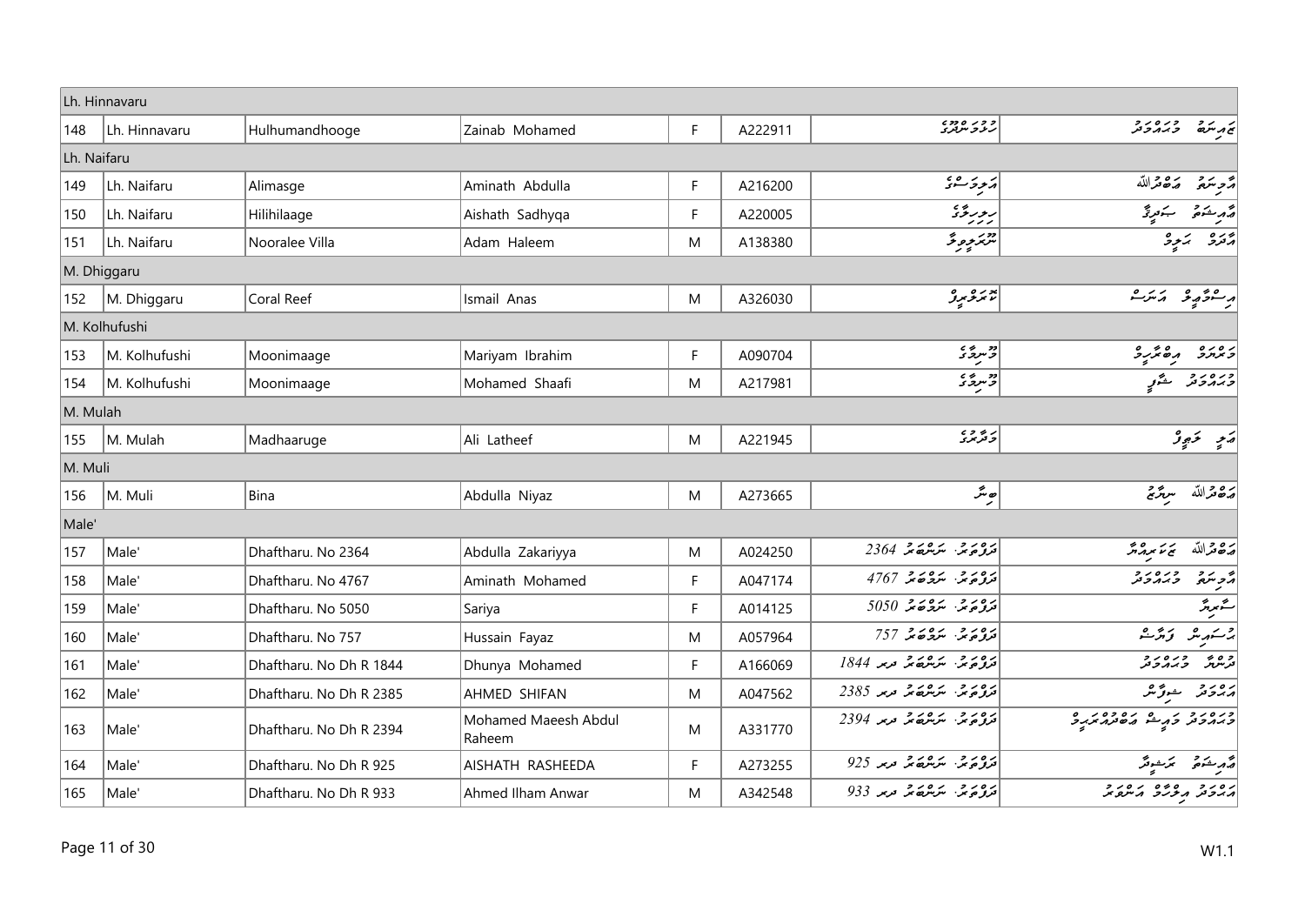| 166 | Male' | Dhaftharu. No RS 11934  | Shimla Ibrahim               | F. | A003065 | ىرەم تەشكىق تەسىر 11934                  | 5/500<br>  شوره و گر<br>  __                                       |
|-----|-------|-------------------------|------------------------------|----|---------|------------------------------------------|--------------------------------------------------------------------|
| 167 | Male' | Dhaftharu. No RS 13838  | Rahma Sodiq                  | F. | A044321 | ىرەم تە. سەھقەتمە سەھ 13838              | ر ه و<br>بربرگ<br>سەٌ قورتى                                        |
| 168 | Male' | Dhaftharu. No RS 2071   | Aishath Hassan               | F  | A078929 | $2071$ مَرْدُ جَرَّ حَمَدَ مِنْ $1$      | ۇرمۇمۇسى كەسكەش                                                    |
| 169 | Male' | Dhaftharu. No RS 2908   | Khadeeja Adam                | F. | A075003 | تروم تر. سَرْسْھَ تَرْ سِرِ 2908         | نزَموِيَّحَ<br>پور ہ<br>مرکزو                                      |
| 170 | Male' | Dhaftharu. No RS 3300   | Hassan Shafraz               | Μ  | A064804 | تروم تمر. سَرْسْھَ تَمْرُ سِرْ سَدِ 3300 | بركستانش المشاوكوندنج                                              |
| 171 | Male' | Dhaftharu. No RS 339-94 | Ahmed Fahmy                  | M  | A051808 | ىرە بەر ئىرىش كىرىد 94-339               | پروتر کرگے                                                         |
| 172 | Male' | Dhaftharu. No RS 4356   | Mariyam Sahudha              | F. | A121169 | ىرە بەت ئىر ھەتە بىر سىر 4356            | رەرە سەدە<br><i>جى</i> جەدى                                        |
| 173 | Male' | Dhaftharu. No RS 5222   | Wafiyya Hussain              | F  | A077574 | رەرى ئەسكەن بولسو 5222                   | أقروم محر محرمته                                                   |
| 174 | Male' | Dhaftharu. No RS 8179   | Mohamed Shaavin              | M  | A326695 | تروپر ترشيد پر 8179                      | ورەرو شەھر                                                         |
| 175 | Male' | Dhaftharu. No RS 8262   | Nasreena Nooh                | F  | A069782 | تروم تم. سَرْسْھَ تِمْ سِرِ 8262         | ىكرىشمېرىگە ئىزگە                                                  |
| 176 | Male' | Dhaftharu. No RS 8577   | Aishath Ibrahim              | F  | A130653 | رەپر ئىر سەھەتمە بىر 8577                | ومرشوم وكالمربر                                                    |
| 177 | Male' | Dhaftharu. No RS 8644   | Sofoora Hussain              | F  | A103144 | قرزەبر: سەھەتمە بىر 8644                 | سۇنىڭ برگىنىدىش                                                    |
| 178 | Male' | Dhaftharu. No RS 8741   | Mohamed Jamshad              | Μ  | A024110 | رەر ئە. ئىر شەكتە بىر سىر 8741           | ورەرو رەپەر<br><i>جەم</i> ەدىر ق <sub>ە</sub> رىش <mark>ەتر</mark> |
| 179 | Male' | Dhaftharu. RS No 7475   | Ibrahim Hussain              | M  | A113611 | رہ روپہ سرگرم پر سہ 7475                 | مەھترىرى بر شەر ش                                                  |
| 180 | Male' | Dhaftharu. RS No 7749   | Nasrulla Ahmed               | M  | A046994 | رەر تەسىر ئىر ھەر 7749                   | يتربه بحرالله<br>بر 2 ر 2<br>م <i>ر</i> بر <del>2</del> تر         |
| 181 | Male' | Dhaftharu. RS No 8171   | Mohamed Ali                  | M  | A032869 | تروم تر. بر سر سر شریع تر 8171           | ورەر د كم                                                          |
| 182 | Male' | Dhaftharu. RS No 8172   | Ibrahim Sharif               | M  | A208259 | تروری. برب ترشی تر 8172                  | ەر ھەتمەر 2<br>س<br>ىشە بىر ۋ                                      |
| 183 | Male' | G. Aina Adams           | Wafiyya Adam                 | F. | A053783 | 5.55577773                               | ر و ه پژ<br>پھوڑ<br>مرکزو                                          |
| 184 | Male' | G. Blue Line            | Ibrahim Ali                  | M  | A022754 | - موتور پر                               | رە ئۆر ئەير                                                        |
| 185 | Male' | G. Blue Line            | Mulaadh Ibrahim              | M  | A272468 | ى ھۆۋەپ                                  | و بەيجە<br>تونسىۋىتىر<br>برە ئۆرۈ                                  |
| 186 | Male' | G. Coral Sea            | Mariyam Zahira               | F  | A060848 | ، ئائىروپ                                | ر ه ر ه<br><del>ر</del> بربرگر<br>ىچ بەتتىر                        |
| 187 | Male' | G. Dhanbukokaa          | Mohamed Adly                 | M  | A022478 | <sup>ב -</sup> ترس 2**                   | ورەرو رەپر                                                         |
| 188 | Male' | G. Dhanbukokaa          | Aminath Naeema               | F  | A022481 | $2x^2$                                   | أزوينه تندقح                                                       |
| 189 | Male' | G. Dhonfehige           | Sajid Saeed Abdullah         | M  | A056827 | ا په مخرچو <i>ي پ</i> و                  | ستحقی متحد تحقید مرکز شد الله                                      |
| 190 | Male' | G. Feydhookoshi         | Hussain Amjad                | M  | A049925 | <br>  د ۱۰ قوفرموس                       | جر سکه شرک از کرد و تر                                             |
| 191 | Male' | G. Fin                  | Aishath Nazila Ibrahim Fulhu | F  | A061372 | ای ویژ                                   | و منځم شمېر موغږده د د                                             |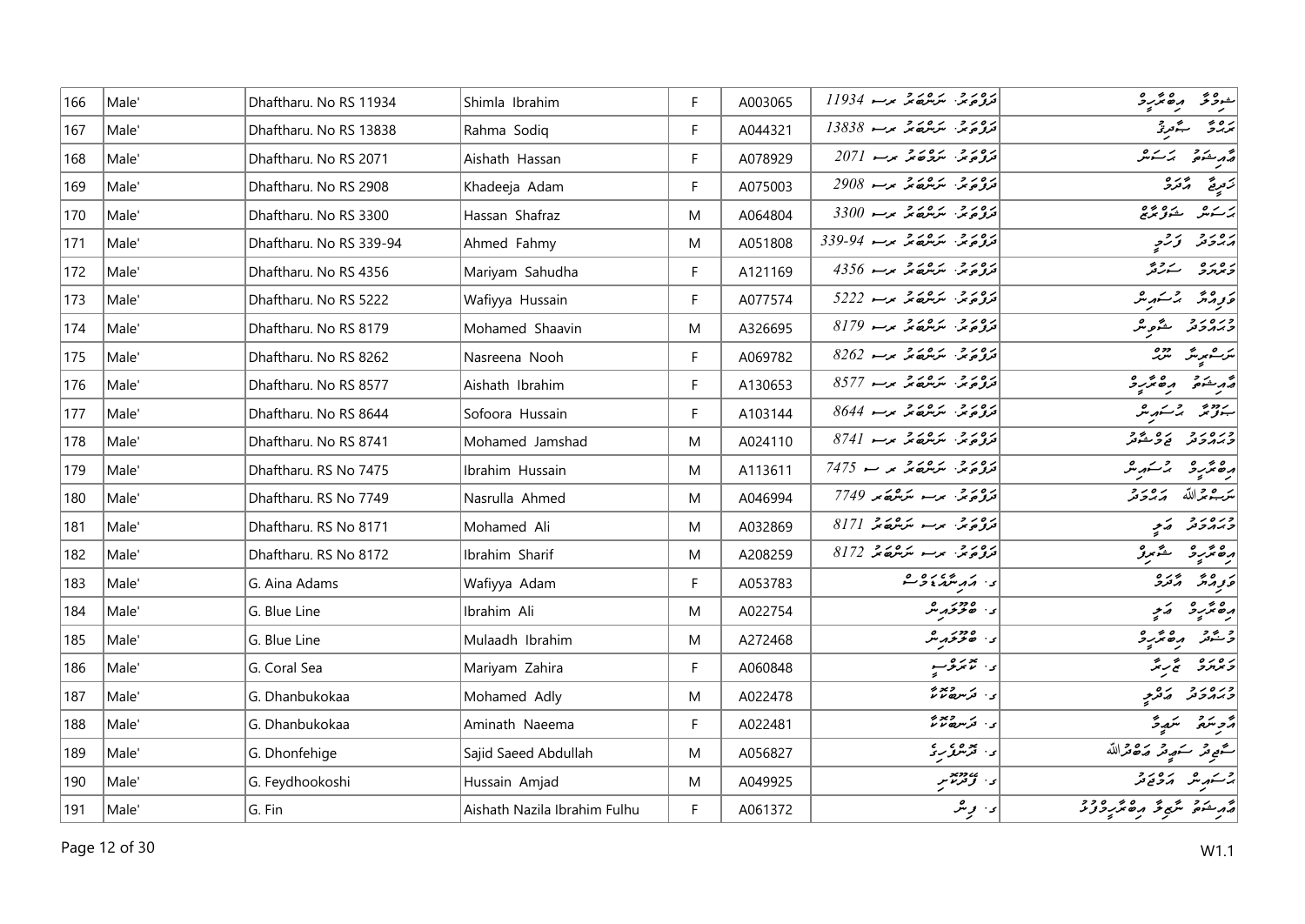| 192 | Male' | G. Fin               | Ibrahim Shamil       | M           | A167463 |                                                                               | مشرور<br>رە ئ <sup>ې</sup> رى<br>م                                         |
|-----|-------|----------------------|----------------------|-------------|---------|-------------------------------------------------------------------------------|----------------------------------------------------------------------------|
| 193 | Male' | G. Finolhu           | Fathimath Jana       | F           | A362795 | ء ويترة                                                                       | وَجوحَدَ كَمَ يَرَّ                                                        |
| 194 | Male' | G. Goidhooge         | Fathimath Rahma      | F           | A049459 | ه ده ده ده<br>  د که د ترد                                                    | و مرد<br>اگرېږمو<br>ر ه و<br>بربر <del>و</del>                             |
| 195 | Male' | G. Hudhuruvaa        | Ahmed Shiyam         | M           | A048759 | و د وده.<br>و . رتوبودگ                                                       | بر 2 بر 15<br>م <i>ر</i> بر <del>5</del> تر<br>شودگر 3                     |
| 196 | Male' | G. Male Hiya 2 11-01 | Fathimath Waheeda    | F           | A034067 | $11 - 01$ $2$ څور څر                                                          | وٌجوحَدُ وَرِيْدَ                                                          |
| 197 | Male' | G. Male Hiya 2 13-02 | Aminath Ali          | F           | A227386 | $13-02$ $2\frac{2}{5}$ ، د د د د 3                                            | ړې په کمې                                                                  |
| 198 | Male' | G. Manzil            | Aishath Shadiya      | F           | A056077 | ى ئەشرىمى ئى                                                                  | أقهر مشكاتهم المستكور                                                      |
| 199 | Male' | G. Mullet            | Ahmed Shimaz         | M           | A078939 | ى بەر ئەھ                                                                     | رەر د جوڭ<br>مەركى خوڭ                                                     |
| 200 | Male' | G. New Moon          | Mariyam Raya Mohamed | F           | A342922 | ار . سرگرفر مگر                                                               | נסנס שם כנסנכ<br>כמתכ מת כמתכת                                             |
| 201 | Male' | G. New Pompiya       | Ali Shifaz           | M           | A025063 | ، سرچوبو پر                                                                   | أوسمج المسورقم فلتحيض                                                      |
| 202 | Male' | G. New Pompiya       | Mariyam Sidhuna      | $\mathsf F$ | A152299 | ، سروج و بر                                                                   | رەرە سىزىگە<br><i>دىم</i> ەرد سىزىگر                                       |
| 203 | Male' | G. Parindhaage       | Fathimath Saeed      | $\mathsf F$ | A066618 | ء <sub>َ</sub> کو موسفر                                                       | رُّجِرَة سَهِيدُ                                                           |
| 204 | Male' | G. Ranauraagey Aage  | Ahmed Rayyan Rasheed | M           | A165586 | e sus s i i i<br>s i s x i i x i s                                            | ر 2010 נפשים הביתיות<br>גברת הנגורית הביתיות                               |
| 205 | Male' | G. Sea Wave          | Ismail Eman Ali      | M           | A338995 | ی . سوچ چ<br>تر                                                               | ر جۇمۇ رۇپر مۇ                                                             |
| 206 | Male' | G. Sneetha           | Ahmed Musthafa       | M           | A034111 | ى شوپىدۇ.                                                                     | رەرد دەرد                                                                  |
| 207 | Male' | G. Ufaa              | Ahmed Mohamed        | M           | A036998 | ى بەرىخ                                                                       | ג סגב בג סגב<br>גגבע בגגבע                                                 |
| 208 | Male' | G. Vaijeheyge Aage   | Ahmed Raidh Raheef   | M           | A336871 | $\frac{1}{1}$ = $\frac{1}{2}$ = $\frac{1}{2}$ = $\frac{1}{2}$ = $\frac{1}{2}$ | أرودو بمرفد بررو                                                           |
| 209 | Male' | H. Afsantheen        | Insha Mohamed Arif   | F           | A338787 | ر. ئەزىسە مەھ <sub>ب</sub> ە تىر                                              | و هر شده در در در و                                                        |
| 210 | Male' | H. Avidheyge         | Aminath Shafeeu      | F           | A000614 | ر به کرونده<br>ر به کرونده                                                    | مەدىكى ھەرم                                                                |
| 211 | Male' | H. Avidheyge         | Mohamed Suzeen       | M           | A039741 | ر. مرً <i>و ق</i> ری                                                          | ورەرو ھېر                                                                  |
| 212 | Male' | H. Avidheyge         | Maryam Ahmed         | $\mathsf F$ | A166043 | ر به کرونده<br>ر به کرونده                                                    | י סים מסיב<br>היאו <i>נ</i> ד היבנ                                         |
| 213 | Male' | H. Baadee Villa      | Khadeeja Moosa       | $\mathsf F$ | A053903 | ر. ئۇي <sub>م</sub> ۇ                                                         | زَمِرِيَّ رَ" —                                                            |
| 214 | Male' | H. Baadee Villa      | Aminath Nasia        | $\mathsf F$ | A053905 | ر. ځېږمونځه                                                                   | ومحرسكم التمرسور                                                           |
| 215 | Male' | H. Delight Villa     | Mariyam Ahmed        | F           | A369996 | ر و دَرِهِورِدْ                                                               | بر 2 ر ح<br>م <i>ر</i> بر <del>5</del> تر<br>ر ه ر ه<br><del>ر</del> بربرگ |
| 216 | Male' | H. Dhonannaaruge     | Jameela Yoosuf       | F           | A043908 | ر به ده د ه د و د<br>ر ۰ ترسمه سرس پرد                                        | يَوحِر قلم الرحمن في المحمد الم                                            |
| 217 | Male' | H. Dhonannaaruge     | Shareefa Ibrahim     | E           | A057594 | ر. مورور و د و ،                                                              | ە ھەترىرى<br>بەھەترىرى<br>ىشەمرۇگە<br>ئ                                    |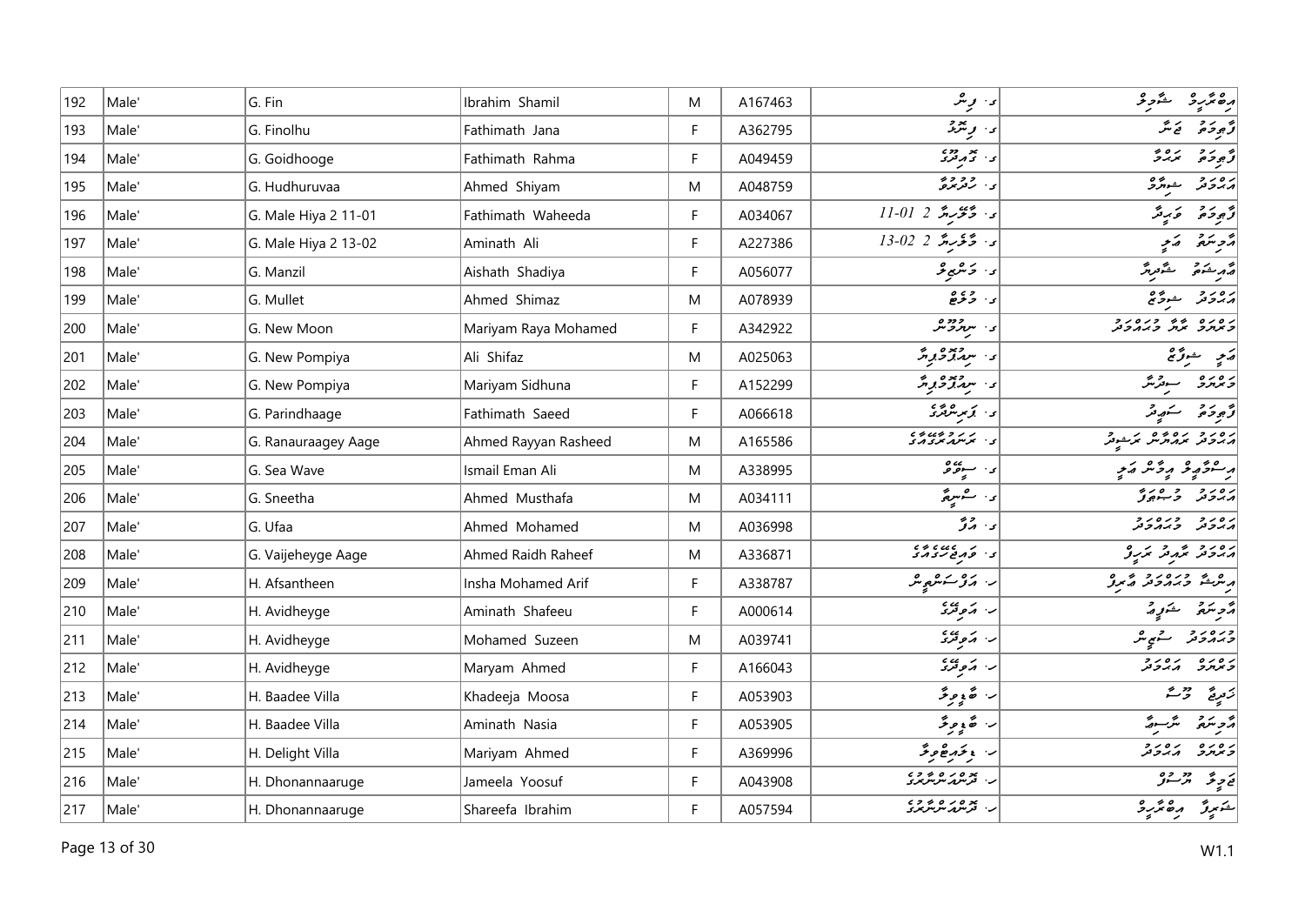| 218 | Male' | H. Drop                    | Fathimath Shaffaf         | F  | A167226 | ر . م بره<br>ر . <b>،</b> برو  | ے پر وی و<br>حشور تو تو<br>ا تۇ بو ئەم                         |
|-----|-------|----------------------------|---------------------------|----|---------|--------------------------------|----------------------------------------------------------------|
|     |       |                            |                           |    |         |                                |                                                                |
| 219 | Male' | H. Ever Chance             | Aminath Adam              | F  | A086313 | ر. ئەركىرىگەنگرىش              | ړ پر په ده د                                                   |
| 220 | Male' | H. Fahala                  | Mohamed Ahusam Ahmed      | M  | A333196 | ر، ق52                         | כנסגב גבגם גסגב<br>כגמכת הג'-יכ הגכת                           |
| 221 | Male' | H. Karinma                 | Shareefa Mohamed          | F  | A138902 | را الأمر مثركة                 | شكيرو وبرورو                                                   |
| 222 | Male' | H. Ladybird                | Mohamed Ashraf            | M  | A094888 | ر بمؤوځ بره                    | وره رو بر ۱۵ ره<br><i>د بر</i> بر تر شورو                      |
| 223 | Male' | H. Ladybird                | Aminath Raihana           | F  | A158267 | ر، ئۇ دۇمر،                    | ومحر يتمر يتمر برمند                                           |
| 224 | Male' | H. Lhoheege Flat 04-A      | Firshan Zahir             | M  | A025080 |                                | ويرشكر الجرير                                                  |
| 225 | Male' | H. Lhoheege Flat 04-A      | Omair Firshan Zahir       | M  | A164728 | $-94$ $-22$ $-22$ $-2$ $-2$    | ودروته وبرشامه وبرته                                           |
| 226 | Male' | H. Lonugamuge              | Fathmath Malaa            | F  | A362081 | ر . مورور و ،<br>ر . موسری و ی | $\begin{pmatrix} 2 & 2 & 3 \\ 5 & 5 & 6 \end{pmatrix}$         |
| 227 | Male' | H. Mercury House           | KHADEEJA                  | F  | A073395 | ر، ۇئاپرىزە م                  | ر<br>ترورچّ<br>*                                               |
| 228 | Male' | H. Nalamas haa             | Minha Areeb Adam          | F  | A352611 | ر. سَرَوَرَ سُرْرٌ             |                                                                |
| 229 | Male' | H. Onuthoorige             | <b>Abdul Hameed</b>       | M  | A024817 | ה מיכחון<br>הי והייטון מה      | <br>  د ۱۵۶۵ و تر<br>  د ۱۵۶۵ و تر                             |
| 230 | Male' | H. Onuthoorige             | Aminath Manike            | F  | A037663 | ה מי כבר ה<br>הי אהייתם מש     | أأد سيؤد سرع                                                   |
| 231 | Male' | H. Pent land               | Mariyam Fareen            | F  | A100844 | ر. بې موه ده ده و              | دەرە ئېرىگە                                                    |
| 232 | Male' | H. Port Side               | Shahida Ahmed             | F  | A045095 | ر، جوھ سکھ ج                   | شگرىگر كەندى كىل                                               |
| 233 | Male' | H. Port Side               | AHMED ADAM AKBAR          | M  | A338480 | $2.7 - 2.7$                    | ג סג כניגם גם גבר                                              |
| 234 | Male' | H. Reward                  | Ibrahim Looth Zuhair      | M  | A124830 | ر، برءٌ بر،                    | معتر و دو برمه                                                 |
| 235 | Male' | H. Sandhaleege             | Akhutharunnisa            | F  | A055236 | ر. ڪنگهڙموري                   | ره روه مرت                                                     |
| 236 | Male' | H. Sandhaleege             | Ibrahim Nazim             | M  | A125548 | ر. سەنگەر ئورى                 | رە ئەر ئە ئىنجى                                                |
| 237 | Male' | H. Sheereen Villa Number-1 | Mohamed Mahin             | M  | A094130 | ر. خوبرمكرو تر مكره كالح-1     | ورەرو ۇرش                                                      |
| 238 | Male' | H. Smalnivas               | Aishath Rasheeda          | F  | A022570 | ر. ئىزۇسرۇ ئ                   | د<br>مرشوم مرشوم                                               |
| 239 | Male' | H. Vattaru                 | <b>ZULAIKHA</b>           | F. | A071950 | ر، دەرد                        | چ ئۇ م <sup>ەش</sup> ر                                         |
| 240 | Male' | H. Vavoi                   | Fathimath Rasfa           | F  | A147276 | ار، عقوم                       | ۇ بەرە بىر شۇ                                                  |
| 241 | Male' | H. Veheli                  | Dr Ahmed Jamsheed Mohamed | M  | A012828 | ر. ءُنَّيْرِ                   | ۶ ده در ۲۶ ده د و ۲۶ در د<br>۲ نام در در در نام شوتر و بر دوتر |
| 242 | Male' | H. Veli Raalhuge           | Ismail Farih              | M  | A051360 | ر، ئۇمەيرى                     | ر ھۇر ئىر                                                      |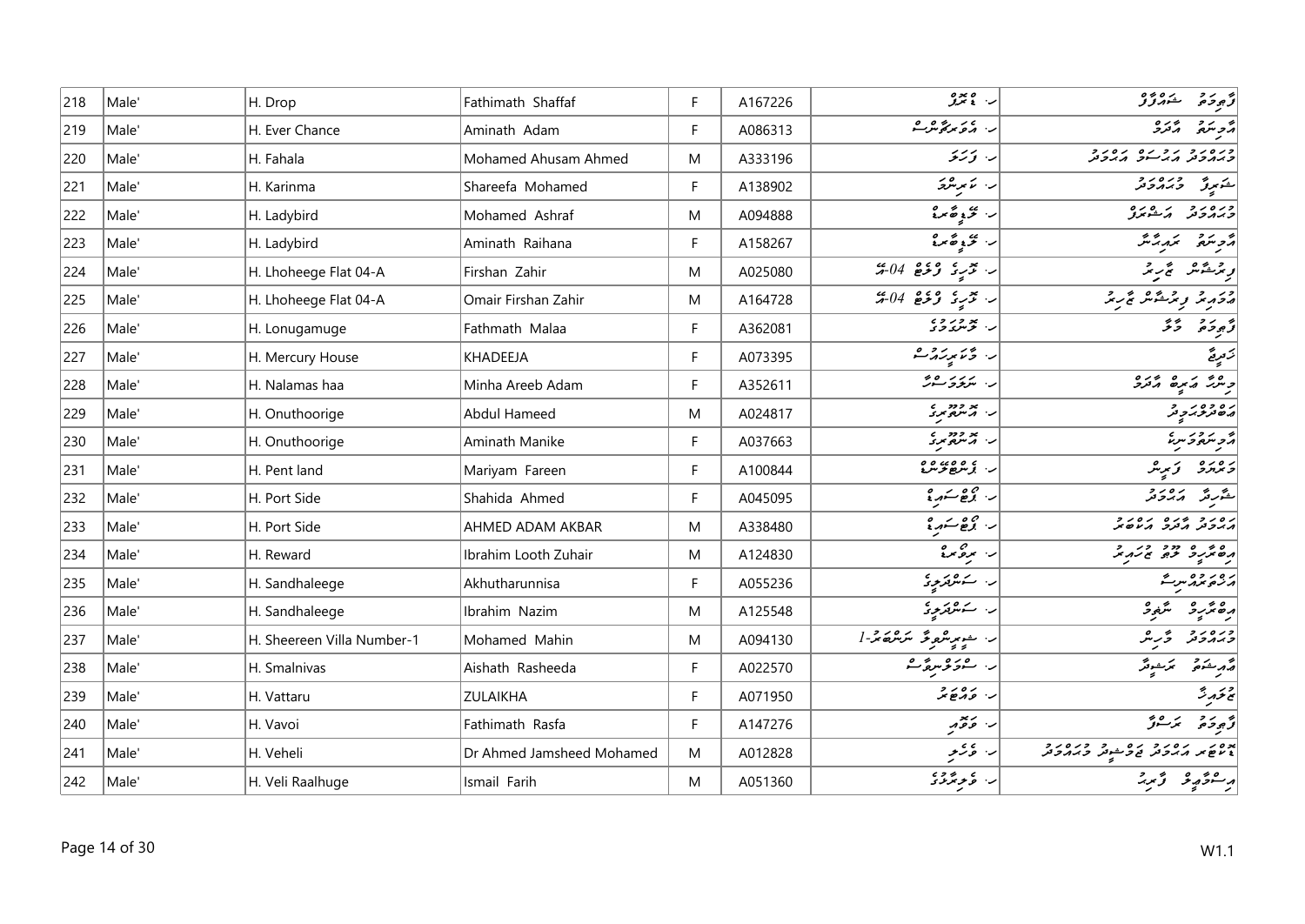| 243 | Male' | Hulhu Male'. Flat No 121-3-05       | Mareena Mohamed         | F. | A071440 | $121 - 3 - 05$<br>و و و ء .<br>رنو <del>و</del> و .          | كرمير وروره                           |
|-----|-------|-------------------------------------|-------------------------|----|---------|--------------------------------------------------------------|---------------------------------------|
| 244 | Male' | Hulhu Male'. Flat No 38-1-04        | Fathimath Yumnu Shareef | F. | A156852 | <b>38-1-04</b> مَرْمُهُمْ 1-04-38<br>و و و ي.<br>رنونونو .   | ژُودو دوم شهرو                        |
| 245 | Male' | Hulhu Male'. Flat No 52-G-02        | Aminath Raziyya         | F  | A130433 | $52 - 02$ مَرْسَمَة $2 - 02$<br>و و و ي.<br>رندگرنگ          | ה כְיתֹם ו בְּי-וֹתוֹת                |
| 246 | Male' | Hulhu Male'. Flat No 70-G-01        | Aishath Sama Saeed      | F. | A349970 | و ۽ و سرچي سرچي 10-ي <sub>و</sub> -70<br>و و د ي.<br>رنونوگو | ە ئەر شەھ سەئى سەر تە                 |
| 247 | Male' | Hulhu Male'. Flat No 7-G-04         | Mohamed Aslam           | M  | A106679 | $04 - 07$ مُرْسَعَة مَنْ $07 - 07$<br>و و و ي.<br>رنونوگو    | ورەرو پەرەرە                          |
| 248 | Male' | Hulhu Male'. Flat No 98-G-03        | Hassan Junah Jameel     | M  | A096755 | 233. وء مرمور سن 13-ي-98.                                    | يركبا والملاح والمحافية               |
| 249 | Male' | Hulhu Male'. Flat No C3-2-B         | Aminath Hassan          | F  | A000494 | د د د و د و د وړ د چې د -2-3 پ                               | أأرضي الأسكان                         |
| 250 | Male' | Hulhu Male'. Shabnam Lodge<br>10398 | Mohamed Shaugy          | M  | A026957 | $10398$ حَمْدَ حَمْدِ حَمْدَ مِنْ $22$                       | ورەرو شەدىر                           |
| 251 | Male' | Hulhu Male'. Shabnam Lodge<br>10398 | Azuleena Ahmed          | F. | A105182 | $10398$ $23.2$ $3.2$ $3.2$                                   | أرج ويتر أرور و                       |
| 252 | Male' | Hulhu Male'. Villa Rose             | Aminath Mohamed         | F. | A059684 | ر د د ، ، و ژند .<br>  رندونو ، و ژند                        | أثرم سرد وره د د                      |
| 253 | Male' | M. Ahuliha                          | Mohamed Raihaan Ahmed   | Μ  | A340682 | ار، ئەزىرىز                                                  | כנסגב גבולים גםגב<br>כמהכת מקבית המכת |
| 254 | Male' | M. Ail Heaven                       | Fathimath Ali           | F  | A070109 | و· مەمەنزىرقەش                                               | توجوحه وكمي                           |
| 255 | Male' | M. Ail Heaven                       | Mariyam Shameela        | F. | A144261 | و· مەمەنزىق ش                                                | رەرە خەرى                             |
| 256 | Male' | M. Beach Coner                      | Mariya                  | F. | A048591 | و . ھ <sup>2</sup> و كى مىڭدىن كى                            | وَمبرژ                                |
| 257 | Male' | M. Daakaa Villa                     | Abdulla Ajeer           | M  | A055459 | د ، ڏڻءِ ٿُر                                                 | حَدَّ هُدَاللَّهُ حَمَّدٍ مِّرْ       |
| 258 | Male' | M. Dhoragali 1                      | Mohamed Riyaz           | M  | A040522 | و· قرْمَرْدَ مِ 1                                            | ورەرو بروگ                            |
| 259 | Male' | M. Fair lane                        | Abdulla Jameel          | M  | A054449 | وسى كەر ئەھ                                                  | پره قرالله ق پر تو                    |
| 260 | Male' | M. Fannu Veli                       | Nasheeda Abdulla        | F. | A037999 | د. ئەنگەنگەمۇ                                                | <i>سَرَشِيعَدَ ضَ</i> صَحْرَاللّه     |
| 261 | Male' | M. Fenfoagge Hulhangubai            | Ahmed Thasleem          | M  | A089997 |                                                              | أرەر دەر ئەر                          |
| 262 | Male' | M. Four Moons                       | Aishath Liufa           | F. | A071807 | د · گوندو حرم م                                              | ومرشكم مروقى                          |
| 263 | Male' | M. Four Moons                       | Mohamed Aman            | M  | A354849 | د · ئۇ برۇ تىرگ                                              | ورەر دىرە                             |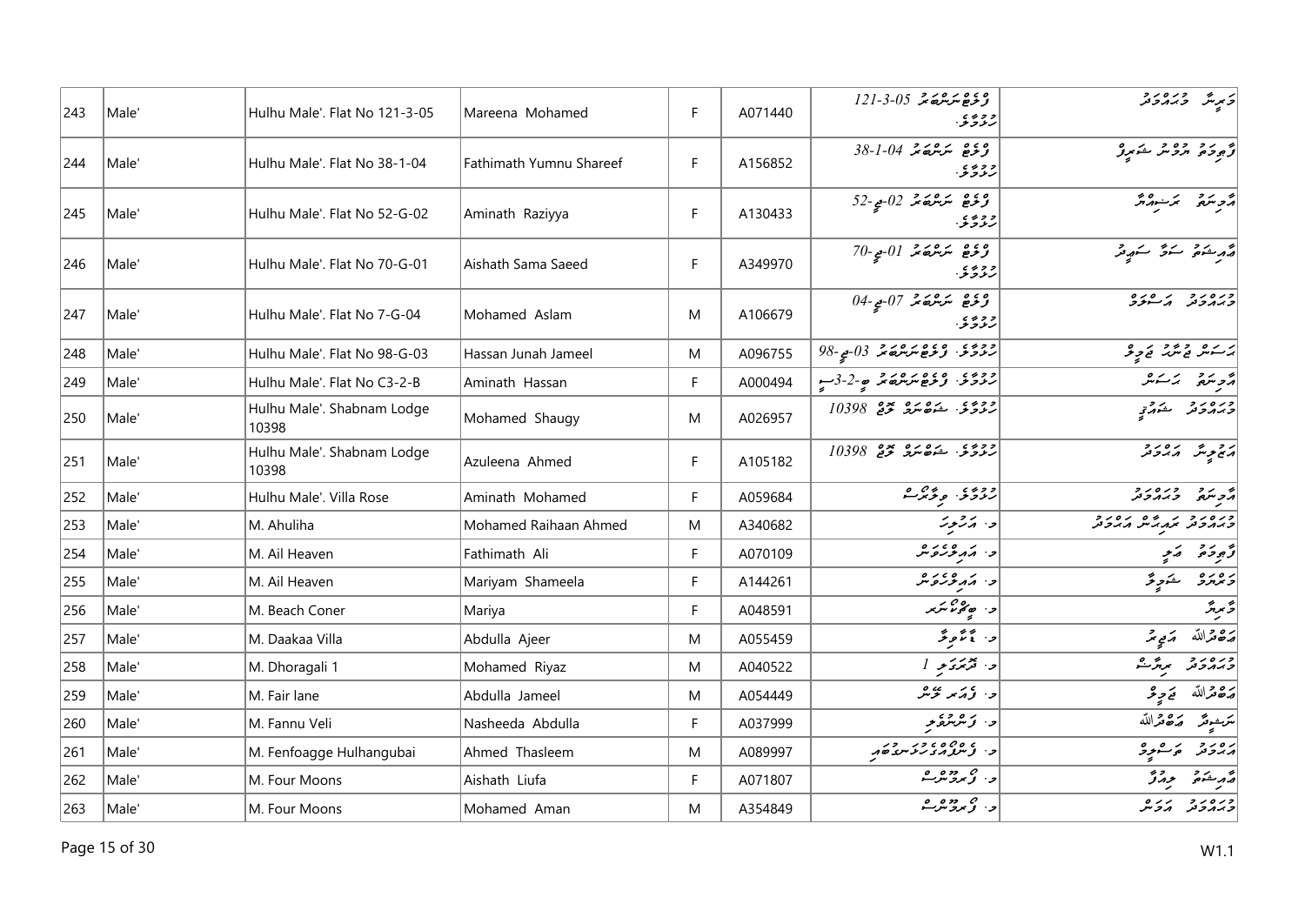| 264 | Male' | M. Freez            | AHMED FIRAQ                 | M           | A042217 | -<br> - ئۇمېرىج                           | پروتر پیڅو                                           |
|-----|-------|---------------------|-----------------------------|-------------|---------|-------------------------------------------|------------------------------------------------------|
| 265 | Male' | M. Freez            | Mohamed Jailam Firaq        | M           | A124259 | و· ۇىرىج                                  | ورورو ريرو وبرة                                      |
| 266 | Male' | M. Freez            | Ismail Yaeesh Firaq         | M           | A328560 | ح <sup>.</sup> ۇىرىج                      | ر دو په د کمه د کمک و لر                             |
| 267 | Male' | M. Golden Leaf      | Mohamed Nazeeh              | M           | A152974 | - <sup>2</sup> 22 مۇي <sub>ر</sub> ۇ      | ورەر ئىزر                                            |
| 268 | Male' | M. Golden Light     | Salma Ali                   | F           | A094830 | $e$ , 2019<br>$e$ , 2019                  | شۇڭ كەيپ                                             |
| 269 | Male' | M. Green Life       | Sharuhabeel Ibrahim Shareef | M           | A308672 | د· گ <sup>ې</sup> ر پرېڅه يو              | شورته وه د ۱۳۵۵ شورو                                 |
| 270 | Male' | M. Gulsanpaage      | Shiman Shiyam               | F           | A326535 | و وه شده و و و<br>و کامونوی               | ے کے شر <i>وڑ</i><br>مرکش م                          |
| 271 | Male' | M. Gulzaaru Vaadhee | Aishath Ali                 | $\mathsf F$ | A090055 | و٠ و و و و و و پر                         | وكرمشتم وكمع                                         |
| 272 | Male' | M. Gulzaaru Vaadhee | MOHAMED LAMMAH JINAH        | M           | A341931 | و٠ و و و و و و                            | ورەر د رەپ د پره.<br>دېرمرد ترمرد پر تر              |
| 273 | Male' | M. Havaa            | Mohamed Aslam               | M           | A070394 | و· رَگَّ                                  | ورەر دېم دە                                          |
| 274 | Male' | M. Havaa            | Musliha Ibrahim             | F           | A070395 | و· رَگَّ                                  | ەھ ئۈر ۋ<br>د ح <sub>س</sub> ورژ                     |
| 275 | Male' | M. Maalhuveli       | Hamida Abdul Rahman         | F           | A035095 | والمتحرقومي                               | ره وه ره ده ه<br>پره تربر <i>برب</i> رو س<br>برٌوترٌ |
| 276 | Male' | M. Maalhuveli       | Hawwa Abdul Rahman          | F           | A054847 | والمتحرج ومحالج                           | ره وه ره ده<br>پره تربر تر تر                        |
| 277 | Male' | M. Maalhuveli       | Ahmed Aiman Ibrahim         | M           | A114177 | و· ۇرۇمۇ                                  | גיגב הגביל גם ליגב                                   |
| 278 | Male' | M. Maavina          | Shazra Abdul Sattar         | F           | A041394 | والمتحج متر                               | ره د دره ده ده در<br>شویم در محمد سوی                |
| 279 | Male' | M. Maluthereyge     | Mohamed Moosa               | M           | A012381 | ر و د د د د د<br>و ۰ و <del>و</del> و برد | ورەر دور.<br>وبرورو وب                               |
| 280 | Male' | M. Manafaru Villa   | Fathimath Raziyya           | F           | A061289 | د· ئ <i>ەنىۋىترە</i> ئ                    | توجوحو بمسهد                                         |
| 281 | Male' | M. Moosumbahaaru    | Aishath Rana                | F           | A327935 | ه د ۱۵۶ ورو د<br>د کار او هار بر          | ۇرىشقى ئىرتىگە                                       |
| 282 | Male' | M. Moosumbahaaru    | Lugmaan Haneef              | M           | A327936 | ه د ۱۵۶ ورو د<br>د کار او هار بر          | ووومر برسره                                          |
| 283 | Male' | M. Muleege          | ATHIFA SHAKEELA             | $\mathsf F$ | A035256 | و٠ وګورگا                                 | ړُّنورٌ ڪَنَدُورٌ                                    |
| 284 | Male' | M. Nalahiyaa Manzil | Ismail Ziyad                | M           | A062653 | ە . ئى <i>زگىر ئۇڭ ئىبى</i> ر             | وڪوڻو پرڙڙ                                           |
| 285 | Male' | M. Nalahiyaa Manzil | Aminath Shareef             | F           | A075423 | ە . <b>سَرَى سِرَ</b> دَ سْرىبى ئى        | أأروبتهم المستمير                                    |
| 286 | Male' | M. Nila Villa       | Ali Rasheed Abdul Rasheed   | M           | A049555 | و. سرنۇ ئۇ ق                              | ر<br>په پرشونز پره <i>نرو پر</i> شونز                |
| 287 | Male' | M. Penama Villa     | Ismail Ali                  | M           | A046896 |                                           | ر شۇمۇھ مۇ                                           |
| 288 | Male' | M. Pink Light       | Shafiu Ibrahim              | M           | A403399 | د· برىدىم ئەرق                            | شروه مقبره                                           |
| 289 | Male' | M. Raven            | Mariyam Ifshan Ahmed        | F           | A353028 | و· نیمونگر                                | رەرە مۇشگىر مەدرى<br><i>دىمەد</i> و مۇشگىر مەدونر    |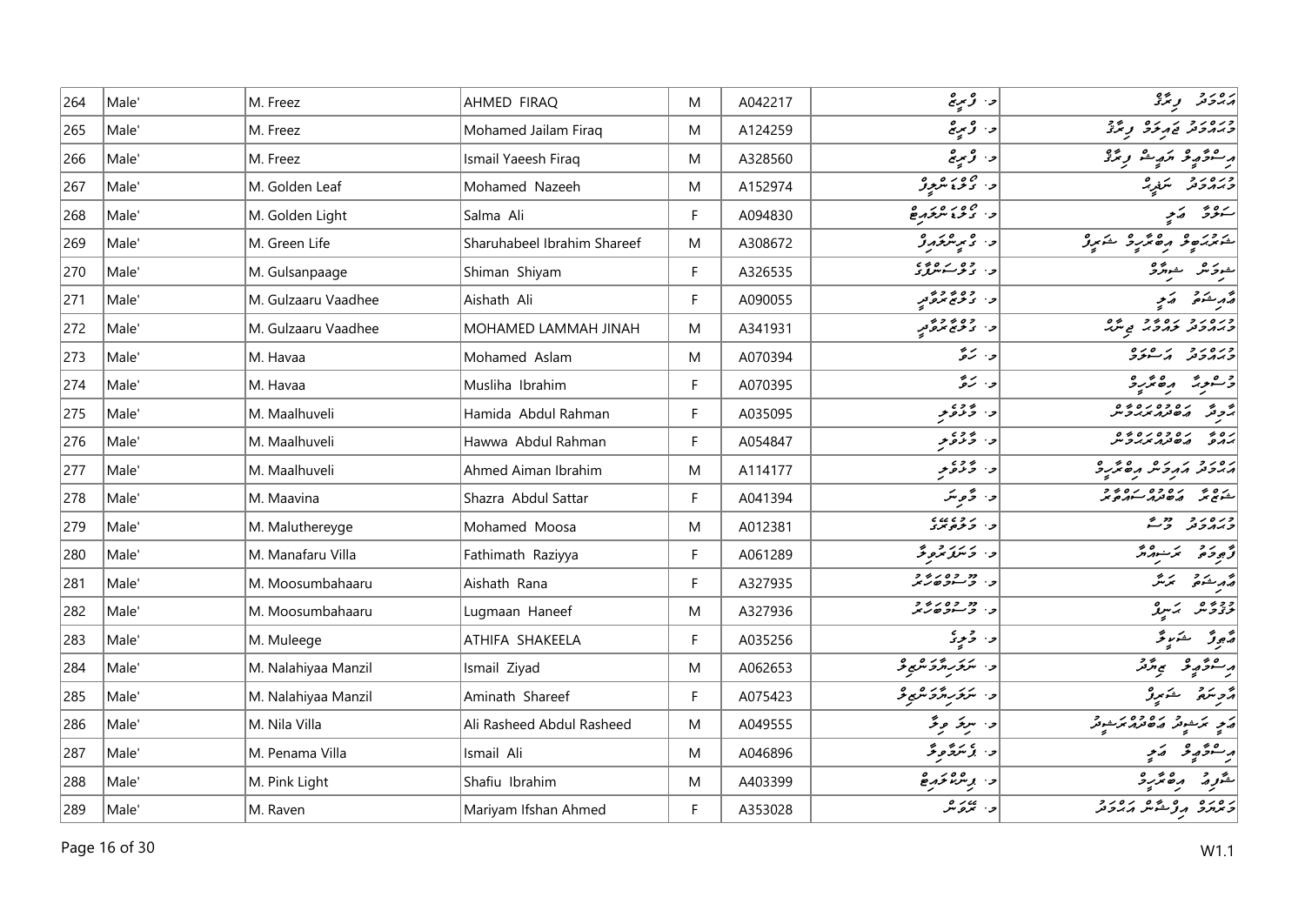| 290 | Male' | M. Release Aage       | AIKA AHMED             | F         | A361209 | $rac{1}{2}$                                                                                                                    |                                  |
|-----|-------|-----------------------|------------------------|-----------|---------|--------------------------------------------------------------------------------------------------------------------------------|----------------------------------|
| 291 | Male' | M. Shamrock           | Rugiyya Naseeh         | F         | A032947 | و . شوه بوه<br>و . شو <i>و بو</i> ن                                                                                            | برتوره مرسور                     |
| 292 | Male' | M. Shamrock           | Abdulla Wajeeh         | ${\sf M}$ | A033448 | و، ڪوڻونو                                                                                                                      | أَيَّ هُ تَدَّاللَّهُ مَّ مَوْتِ |
| 293 | Male' | M. Sirius             | Ahmed Mubarik          | M         | A010337 | <sub>و</sub> . سکه بروگر                                                                                                       | גפנק כלאני                       |
| 294 | Male' | M. Tesco              | Hussain Adil           | ${\sf M}$ | A049291 | $\overline{\begin{array}{ccc} \mathcal{C} & \mathcal{C} & \mathcal{C} \\ \mathcal{C} & \mathcal{C} & \mathcal{C} \end{array}}$ | ج سکر مگر مگر مگر محر            |
| 295 | Male' | M. Vijan              | Fathimath Mohamed      | F         | A037177 | <sub>ح</sub> . ع <sub>ر</sub> يج مثر                                                                                           | 31013 31 4                       |
| 296 | Male' | M. Waving Light       | Fathimath Rifau        | F         | A051116 |                                                                                                                                | توالا والمحمدة المعرومية         |
| 297 | Male' | Ma. Abaa              | Mazin Mohamed          | ${\sf M}$ | A165643 | $\stackrel{\circ}{\circ}$ 1 $\,$                                                                                               | وسمع وره دو                      |
| 298 | Male' | Ma. Belgiumge         | Fathimath Madeeha      | F         | A068514 |                                                                                                                                | ۇۋۇڭ دېرىگە                      |
| 299 | Male' | Ma. Carina            | Rushdhulla Rashad      | M         | A000615 | دە.، ئامېدىگە                                                                                                                  | ترشوترالله ترشوتر                |
| 300 | Male' | Ma. Dwelling          | Ahmed Thahseen Amir    | M         | A342415 | دەر، قۇمۇرىتىمد                                                                                                                | גפנק הפיית הקב                   |
| 301 | Male' | Ma. Farukan           | Faisal Aboobakur       | ${\sf M}$ | A068952 | در زىرىمى                                                                                                                      | 77/20/9/7                        |
| 302 | Male' | Ma. Feridhoo Hiya     | Aishath Nadheema       | F         | A037587 | حەر، ئۇ بىر قرىر بىر<br>مە                                                                                                     | وكركو الكميرة                    |
| 303 | Male' | Ma. Flying Wheel      | ASIYATH NAZIMA         | F         | A215157 | در. ژڅر شو <sub>ه و</sub>                                                                                                      | ۇسىدە ئىبۇ                       |
| 304 | Male' | Ma. Flying Wheel      | Saniya Ibrahim         | F         | A352329 | دە. ۋىخەر شكەم پى                                                                                                              | أوَّ سِرَّ رَصْحَرِ وَ           |
| 305 | Male' | Ma. Frenzy            | Fathmath Minha Adam    | F         | A328076 | جهه وعمدهمي                                                                                                                    | تؤودة وعرثه وبره                 |
| 306 | Male' | Ma. Gajuraage         | Mariyam Ali Didi       | F         | A013051 | ر د ه ه د<br>د د ک مخه مرد                                                                                                     | ره ره کرورنو                     |
| 307 | Male' | Ma. Gajuraage         | Salaf Ibrahim Faisal   | M         | A065707 | ر د د د د د<br>  د د ۰ د بي برد                                                                                                | ينوو مقتر ومنو                   |
| 308 | Male' | Ma. Grey Shells       | Abdulla Jaleel         | M         | A130385 | وړ وی د ور                                                                                                                     | رە دالله ق دو                    |
| 309 | Male' | Ma. Gus Lily          | Nisneen Hussain        | F         | A045489 | درستی دو                                                                                                                       | سرےسریں کے سرمانی                |
| 310 | Male' | Ma. Handhuvaree Villa | Ali Shiyam             | ${\sf M}$ | A032608 | ور. ئەردۇمروڭ                                                                                                                  | اړي شودگرو<br>ا                  |
| 311 | Male' | Ma. Honey Suckle      | Hawwa Shifana          | F         | A162951 | ور کېږېدو و                                                                                                                    | رەپ خوتمىگە                      |
| 312 | Male' | Ma. Honey Suckle 1    | Mariyam Shibana        | F         | A067174 | دە. ئەيدىكە 2-1                                                                                                                | رەرە شەھىر                       |
| 313 | Male' | Ma. Jailam            | Rukhusana Abdul Sattar | F         | A010308 | دړ٠ نځ پرځر؟                                                                                                                   | د د مړين د ده ده ده د د          |
| 314 | Male' | Ma. Kuribeege         | Fathimath Waheeda      | F         | A041393 | $rac{c}{s}$                                                                                                                    | وٌموحَمٌ وَرِمَّرٌ               |
| 315 | Male' | Ma. Maajehi Villa     | Aathifa Adam           | F         | A006812 | ورستي روتى                                                                                                                     | ه و دره<br>موز معرد              |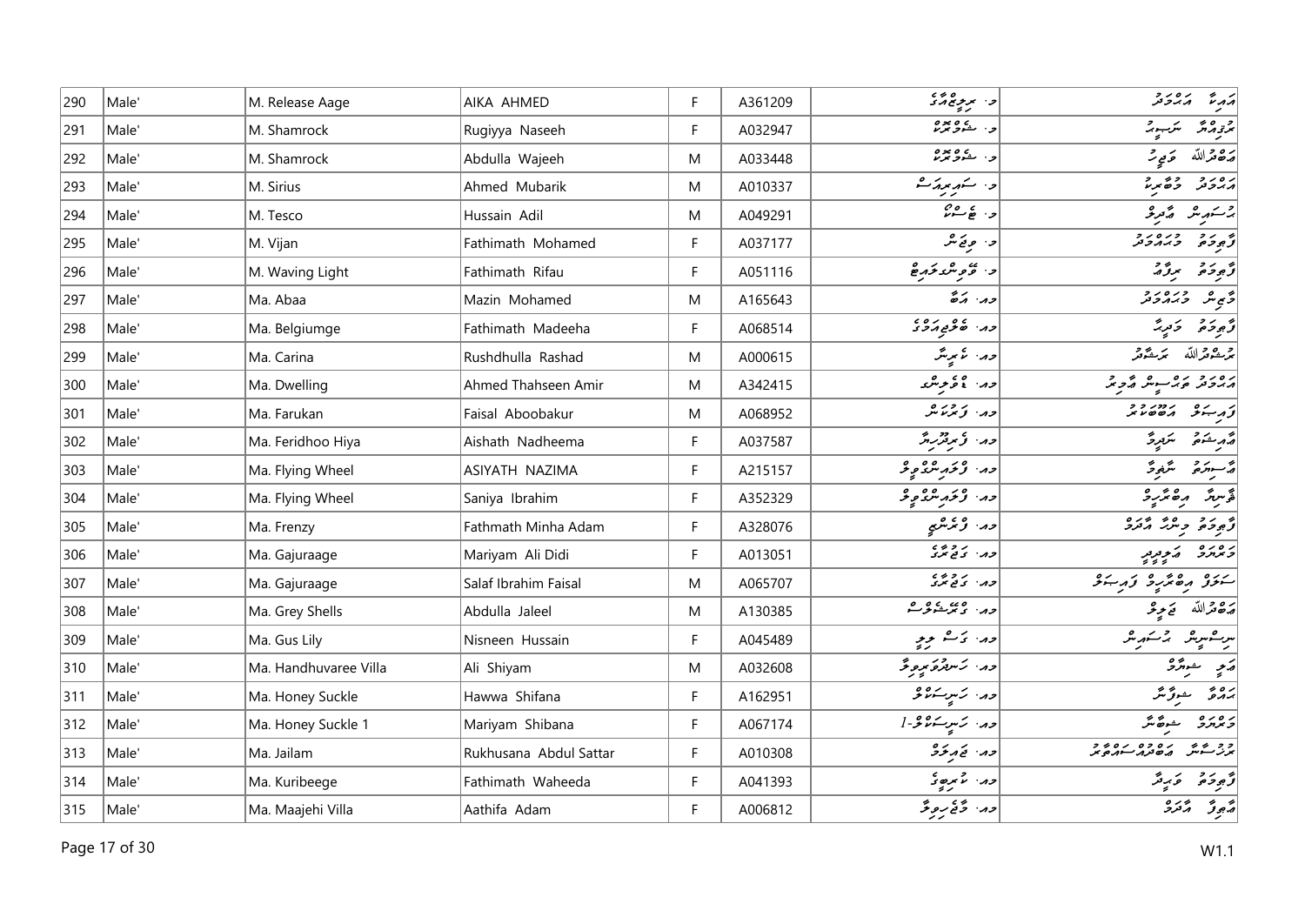| 316 | Male'              | Ma. Mayfair        | Jawaadh Ahmed              | M         | A012437 | وړ وزړند                                 | ر و د د د د و<br>نے وگر د کرکر تر |
|-----|--------------------|--------------------|----------------------------|-----------|---------|------------------------------------------|-----------------------------------|
| 317 | Male'              | Ma. Mayfair        | Fathimath Aifa Jawad       | F         | A338492 | وړ وزړند                                 | و و د د د و د و د                 |
| 318 | Male'              | Ma. Mayfair        | Ahmed Yazin Amru Jawaad    | ${\sf M}$ | A338516 | وړ٠ وي د کر                              | גפגב ת <sub>ב</sub> שת הכת בפע    |
| 319 | Male'              | Ma. Medalin Villa  | Aishath Shakeela           | F         | A036279 | دەر، ئۇنۇپتىر بوڭر                       | و ديده شريد گريند                 |
| 320 | Male'              | Ma. Muranga        | Dr. Ibrahim Maishan        | M         | A341794 | בו ביציע                                 |                                   |
| 321 | Male'              | Ma. New Lee        | Mohamed Naseer             | M         | A045488 | ده سرقمو                                 | ورەرو شبور                        |
| 322 | Male'              | Ma. New Lee        | <b>Ismail Naail Naseer</b> | M         | A336551 | در. سرقمو                                | ر قۇرۇ شرۇ شەر                    |
| 323 | Male'              | Ma. Night Light    | Aishath Nazneen            | F         | A036587 | در سَرِ عَدَرِ عَ                        | ۇرشۇق سىتى سىر                    |
| 324 | Male'              | Ma. Night Light    | Aminath Nazneen            | F         | A114419 | כו. יתוש צוש                             | أأدوسكم المتنقي سرينكر            |
| 325 | Male'              | Ma. Night Light    | Fathmath Hanaan            | F         | A167008 | <i>בור יתת ליצות</i> ל                   | ۇ بۇ ئەس ئەسرىس                   |
| 326 | Male'              | Ma. Night Light    | Abdulla Inan               | ${\sf M}$ | A350221 | <i>בור יתוח שיצוח</i> ש                  | 2012 مِتَّرْسَد                   |
| 327 | Male'              | Ma. Parisge        | Ruhusha Moosa              | F         | A120620 | دە. ئىرىشى                               | برزيئة وحرثته                     |
| 328 | Male'              | Ma. Reedhoomaage   | Aminath Nahla              | F         | A068079 | בוני וקבקבים<br>כוני וקבקבים             | أأرمر المروفر                     |
| 329 | Male'              | Ma. Reedhoomaage   | Mareena Abdul Kareem       | F         | A319691 | כוזי וקבקבים<br>כוזי וקבקבים             | د پرسر ره ده د پرو                |
| 330 | Male'              | Ma. Saadhaage      | Aishath Firoza             | F         | A034459 | وړ گوي                                   | ومرشق ويمتح                       |
| 331 | Male'              | Ma. Shikaaru       | Nazima Hussain             | F         | A040042 | وړ. خوړنمه<br>م                          | شَعْرِقَ بِرَكْسَهِ مِنْ          |
| 332 | Male'              | Ma. Silver Beam    | Ahmed Naseem               | M         | A012288 | בו יייבל תפל                             | أرەر بىر بىر ب                    |
| 333 | Male'              | Ma. Snow Light     | Moomina Abdul Rahman       | F         | A084508 | $rac{1}{2}$                              | כר ש גם כסגם שם                   |
| 334 | Male'              | Ma. Twilight       | Ahmed Saleem               | ${\sf M}$ | A041031 |                                          | پرور کے دو                        |
| 335 | Male'              | Ma. Twilit         | Hawwa Aliyya               | F         | A060996 | $rac{e}{\sqrt{2}}$                       |                                   |
| 336 | Male'              | Ma. Yellow Diamond | Azna Ibrahim Rasheed       | F         | A075843 | 80, 100, 100                             | גם ב תפתיק ביבת                   |
|     | N. Kendhikulhudhoo |                    |                            |           |         |                                          |                                   |
| 337 | N. Kendhikulhudhoo | Kendhikolhu. Amaaz | Fathimath Hamda            | F         | A207279 | ، سرمرس کی در ده ه<br>ما سرمرس کی در کار | و دو بره و                        |
|     | N. Maalhendhoo     |                    |                            |           |         |                                          |                                   |
| 338 | N. Maalhendhoo     | Orchid Villa       | Shaheema Mohamed           | F         | A010224 | ە <i>بىر</i> بۇ عرقحە                    | شركرق وبره دو                     |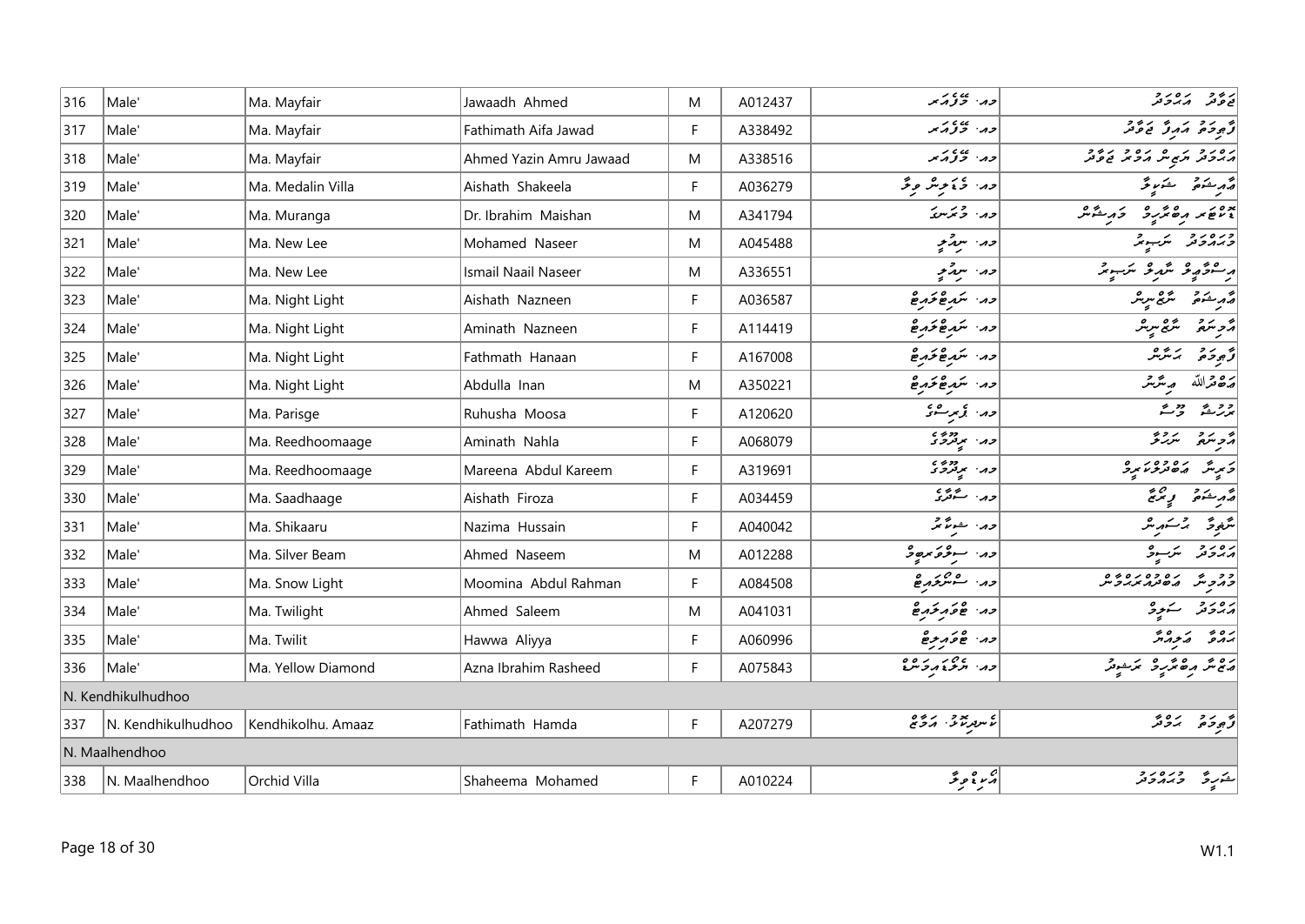|             | N. Manadhoo    |                 |                        |    |         |                                                                                                                     |                                                       |
|-------------|----------------|-----------------|------------------------|----|---------|---------------------------------------------------------------------------------------------------------------------|-------------------------------------------------------|
| 339         | N. Manadhoo    | Gulshaneege     | Fathimath Fariyal      | F. | A092599 | ر و شکور د کار دیگر<br>د کار موسیقی کار در کار در کار در کار در کار در کار در کار کار دیگر در کار در کار در کار کار |                                                       |
| 340         | N. Manadhoo    | Ithaahaa        | Ali Niyaz Abdul Majeed | M  | A102811 | ەرچە                                                                                                                |                                                       |
|             | N. Miladhoo    |                 |                        |    |         |                                                                                                                     |                                                       |
| 341         | N. Miladhoo    | Asareege        | Aiminath Samiyya       | F. | A210922 | ېر کے بیری<br>پ                                                                                                     | أأرجع المستوراة                                       |
| 342         | N. Miladhoo    | Saahil          | Aminath Hameedha       | F  | A150769 | سەرىۋ                                                                                                               | مُ حِسَمَةٌ مَجِعَّدٌ                                 |
| R. Alifushi |                |                 |                        |    |         |                                                                                                                     |                                                       |
| 343         | R. Alifushi    | Aasmaan         | Hawwa Abdul Rahman     | F  | A251526 | ۇ شۇ ئە                                                                                                             | ره ده ده ده ده ده<br>برمو می هنرم مربر <del>د</del> س |
| 344         | R. Alifushi    | Hithaffinivaage | Abdulla Hassan         | M  | A255594 | رە تروپىرە ئ                                                                                                        | مَە قىراللە ئەسكەنلە                                  |
| 345         | R. Alifushi    | Sabaanaa        | Mohamed Waheed         | M  | A101941 | ئە ئە                                                                                                               | وره دو کرد                                            |
| 346         | R. Alifushi    | Sabaanaa        | Aishath Shabana        | F. | A122669 | ر پر پر<br>سوچ سر                                                                                                   | أمار ويتمام المستوقة المر                             |
| 347         | R. Alifushi    | Sabaanaa        | Aminath Ali            | F  | A155782 | ر پە پە                                                                                                             | أزوينهم أربح                                          |
| 348         | R. Alifushi    | Thileyruge      | Hassan Mohamed         | M  | A076629 | ر، د ،<br>مومومرد                                                                                                   | يركبش وره رو                                          |
| 349         | R. Alifushi    | Thileyruge      | Ibrahim Furuqan        | M  | A243915 | <br> موځر مرد                                                                                                       | رەپرىرو زىرتىر                                        |
|             | R. Inguraidhoo |                 |                        |    |         |                                                                                                                     |                                                       |
| 350         | R. Inguraidhoo | Raage           | Fathimath Nuha         | F  | A238167 | پر<br>برگ                                                                                                           | توجوحو شرم                                            |
| 351         | R. Inguraidhoo | Raage           | Aishath Naumaa         | F  | A238206 | چ م<br>بخری                                                                                                         | $52 - 32 - 52$                                        |
|             | R. Maakurathu  |                 |                        |    |         |                                                                                                                     |                                                       |
| 352         | R. Maakurathu  | Seesange        | Ali Visam              | M  | A112027 | سوسەھدى                                                                                                             | أەينى بەر يە                                          |
|             | R. Ungoofaaru  |                 |                        |    |         |                                                                                                                     |                                                       |
| 353         | R. Ungoofaaru  | Hinmiya         | Rushdhan Ahmed         | M  | A359583 | ىر بىر بىر ئىر                                                                                                      | و ه ده د د د د<br>پرڅونرس مرکز تر                     |
| S. Feydhoo  |                |                 |                        |    |         |                                                                                                                     |                                                       |
| 354         | S. Feydhoo     | Baadeege        | Mariyam Maas Habeeb    | F  | A339840 | په دي<br>خونه                                                                                                       | ג בינות כ"כ הם ב                                      |
| 355         | S. Feydhoo     | Chabeyleege     | Hussain Rasheed        | M  | A022881 | رين<br>کوه مو د                                                                                                     | وحسكمر مكر الكراشوقر                                  |
| 356         | S. Feydhoo     | Dhakadhaage     | Abdulla Rasheed        | M  | A033999 | ىر رىچە ئ<br>قىرىم قىرى                                                                                             | مَدْهِ مِّرْ سَبِيْدِ مِّرْ                           |
| 357         | S. Feydhoo     | Dhakadhaage     | Ahmed Zayan Rasheed    | M  | A112573 | ر ر پر پر<br>توما توی                                                                                               | رەر دېرىر مەشدىر                                      |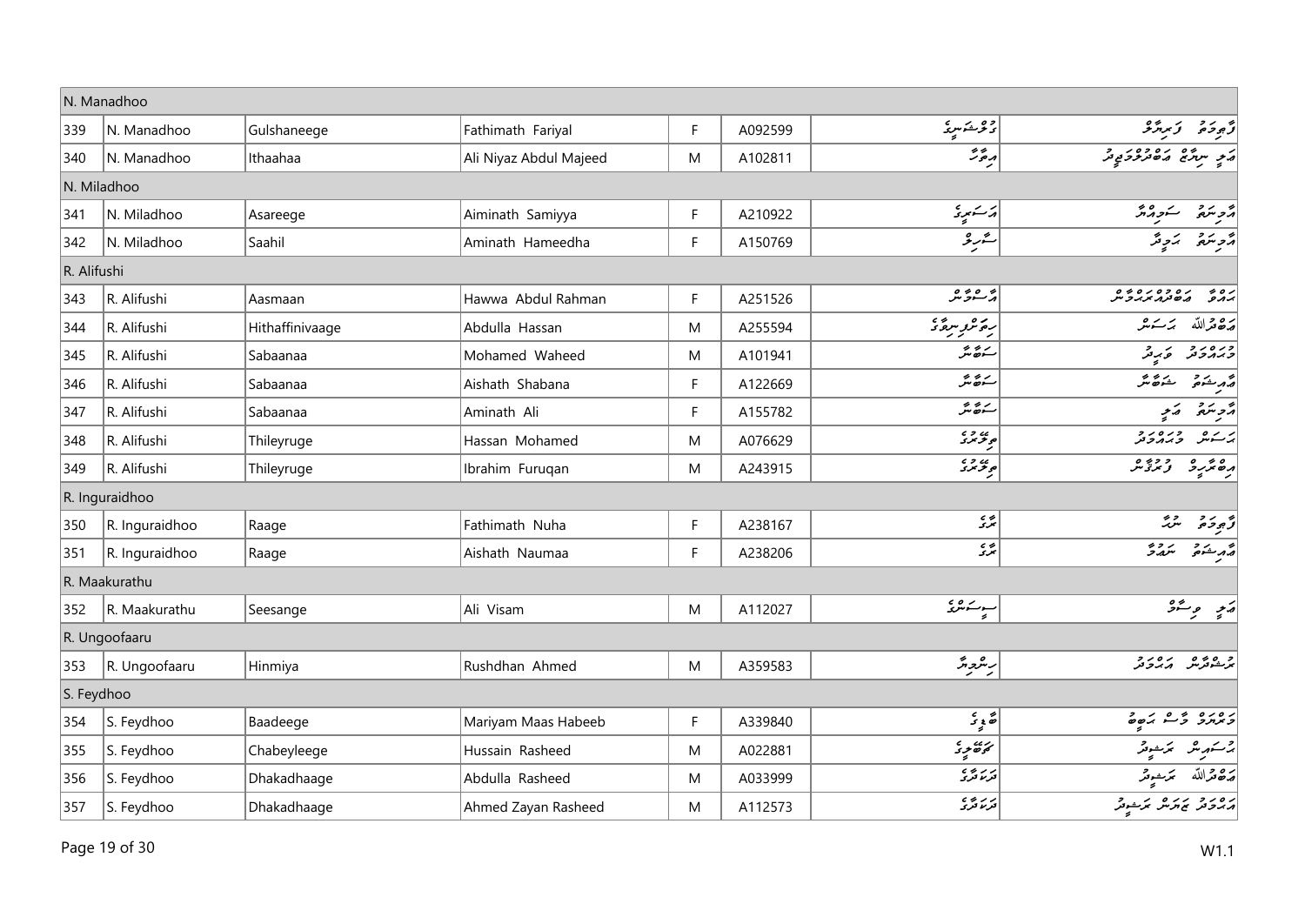| 358 | S. Feydhoo   | Florida         | Fathimath Faseeha Hussain | F         | A016340 | وسمير په                                        | وتجوفهم وسوش برسكره                        |
|-----|--------------|-----------------|---------------------------|-----------|---------|-------------------------------------------------|--------------------------------------------|
| 359 | S. Feydhoo   | Kumunzaanige    | Ahmed Hardy               | M         | A045258 | د د ه ه پورځ<br>پانو شرچ سرچ                    | پروژو گېږ                                  |
| 360 | S. Feydhoo   | Mirusmaage      | Asiyath Ibrahim           | F         | A015429 | د برگوري<br>د برگوري                            |                                            |
| 361 | S. Feydhoo   | Nivaidhoshuge   | Jawaza Anees              | F         | A018196 | سرە مەدىرى<br>سىرە ئىرىرى                       | رويج كاسرت                                 |
| 362 | S. Feydhoo   | Nooraanee Villa | Aishath Afeefa Afeef      | F         | A400445 | ئىر ئەسرە ئ <sup>ى</sup> ر<br>  ئىسرىيە ئىسرىيە | وأرجأة وأوالم وأوالي                       |
| 363 | S. Feydhoo   | Nooraaneemaage  | Hussain Afeef             | M         | A024010 | دو په دې                                        | 2 سەر شەر ئەرى                             |
|     | S. Hithadhoo |                 |                           |           |         |                                                 |                                            |
| 364 | S. Hithadhoo | Binbimaage      | Afeefa Ahmed              | F         | A022064 | ە ئىرە ئەت<br>م                                 | أە ئۇ ئۇ ئەسىر ئە                          |
| 365 | S. Hithadhoo | Binbimaage      | Aishath Saaha Sabah       | F         | A377191 | ه شهر د ،<br>د شهر د                            | أقرم شوه كشبر بده و                        |
| 366 | S. Hithadhoo | Cupid           | Aminath Shabnam           | F         | A021376 | بروجره                                          | $rac{1}{2}$                                |
| 367 | S. Hithadhoo | Daizy Corner    | Aminath Anana Mohamed     | F.        | A366672 | <br> } يې تذکير                                 | ه در د د بود در در د                       |
| 368 | S. Hithadhoo | Dheevaaru Villa | Mariyam Sanaa             | F         | A304188 | مرءٌ مَرْء ِ مَرَّ                              | ره ره کش                                   |
| 369 | S. Hithadhoo | Feymaa          | Mohamed Ali               | ${\sf M}$ | A293853 | تۇنج                                            | ورەر دىج                                   |
| 370 | S. Hithadhoo | Finivaage       | Fathimath Asiyath         | F         | A079169 | و سرچ ی<br>تر سرچ <sub>ک</sub>                  | أوجوحه أوسيره                              |
| 371 | S. Hithadhoo | Finivaage       | Hussain Shahudhu          | M         | A150073 | وسرچء                                           | ج ڪ <sub>م</sub> ريش ڪرميز<br>سڪيريش ڪرميز |
| 372 | S. Hithadhoo | Fuhkafage       | Aasee Shafiu              | F         | A277108 | و ە ر ر ،<br>تى پر ئىس ئ                        | ۇپ شۇرۇ                                    |
| 373 | S. Hithadhoo | Fusfaru         | Fathimath Naseema         | F         | A084411 | د حرم د                                         | و دو سرب                                   |
| 374 | S. Hithadhoo | Hadhuvareege    | Fathimath Nasma Niyaz     | F         | A334551 | ر ور<br>رکو <i>نو</i> <sub>مح</sub> رد          | تحج و حرم مراجع المحمد                     |
| 375 | S. Hithadhoo | Hanhaaruge      | Hawwa Naseera             | F         | A061195 | ر ۵ و و ۷<br>رسورتر                             | رەپ سەببەتر                                |
| 376 | S. Hithadhoo | Hanoo Manzil    | Aishath Rasheeda          | F         | A019651 | رُنْزُ دَنْرْ وَ                                | أقهر مشكاة والمتمر تكريني                  |
| 377 | S. Hithadhoo | Hanoo Manzil    | Hawwa Hanoon Ahmed        | F         | A277138 | رَيْرٌ وَبْرَىٰ وَ                              | י ס ש יכנס ייסיק ב<br>החפ"ה ייתיית ההכנת   |
| 378 | S. Hithadhoo | Himitheege      | Ali Ahmed                 | M         | A306106 | ر و هو د<br>ر ريو                               | أتكمي المركز والمحمد                       |
| 379 | S. Hithadhoo | Hiridhathimaage | Neesha Rasheed            | F         | A296414 | ر بروگرم <sup>و</sup> ؟<br>ر                    | سرينگ   <sub>محرشو</sub> تر<br> -          |
| 380 | S. Hithadhoo | Hithahfinivaage | Fathimath Faiha Ibrahim   | F         | A301487 | رەڭروپىرەتچ                                     | وجوده ومد مصر                              |
| 381 | S. Hithadhoo | Jabraanuge      | Fathimath Nuhaa           | F         | A291861 | ر ۵ پر و ۷<br>بع ن مرسری                        | و محمود المحمد المحمد                      |
| 382 | S. Hithadhoo | Luhaau          | Mariyam Khalidha          | F         | A019964 | و ه و<br>مرگ                                    | دەرە ئەدەگ                                 |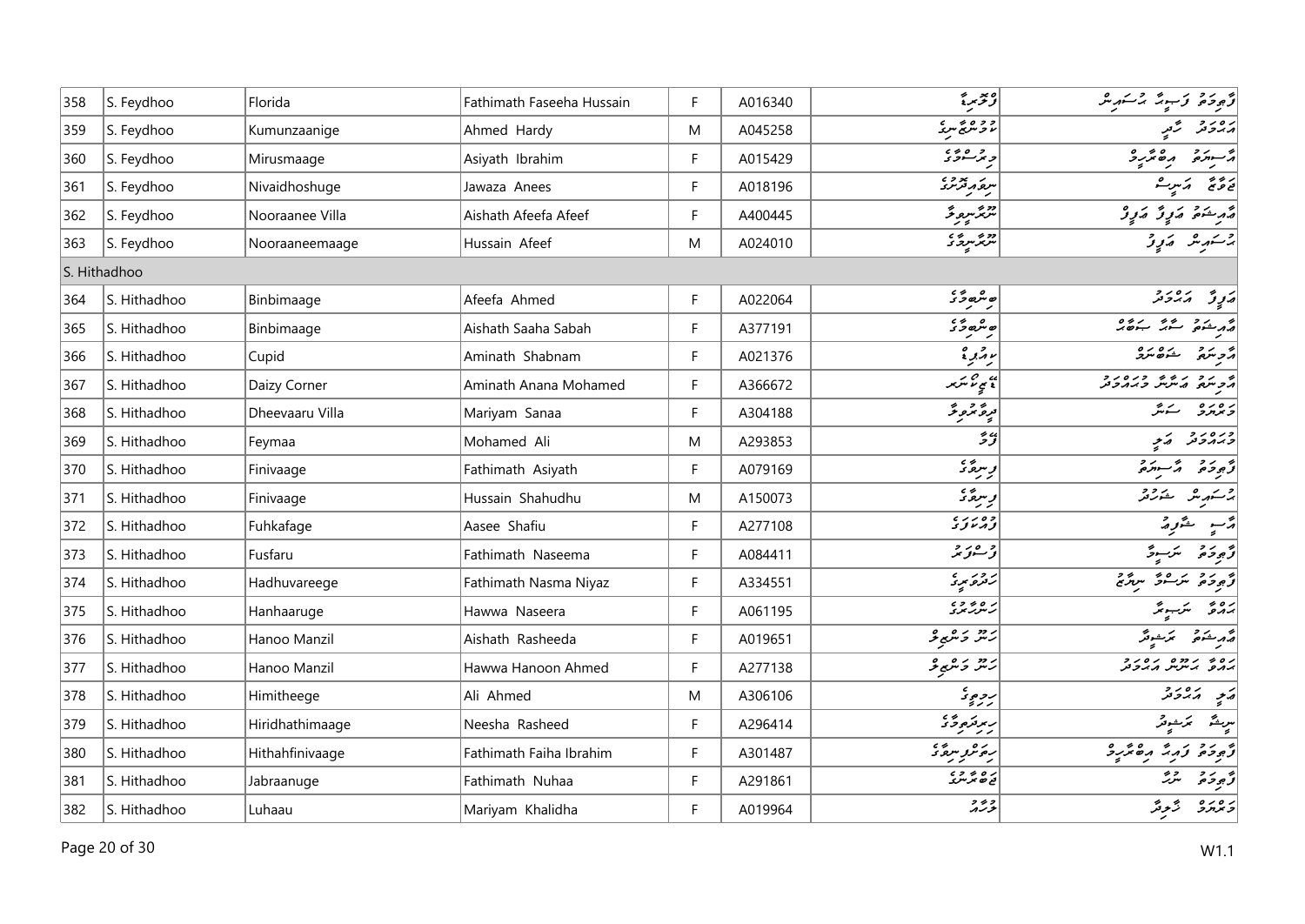| 383 | S. Hithadhoo | Miuzikeege        | Aishath Maasy Hassan     | F.          | A292481 | حەدثى بىرى<br>ب                          | ەربىئە ئەس ئاسكى                                 |
|-----|--------------|-------------------|--------------------------|-------------|---------|------------------------------------------|--------------------------------------------------|
| 384 | S. Hithadhoo | Reyalivaage       | Ahmed Zuhair             | M           | A058672 | ں ر<br>مزد ترہ ت                         | ره رو ور د                                       |
| 385 | S. Hithadhoo | Riyaaz            | Alyasau Nasir            | M           | A291897 | بردشج                                    | رەرىرە شەر                                       |
| 386 | S. Hithadhoo | Seevaan           | Saamiha Hussain          | F           | A360143 | سوڠ بېر                                  | ستورژ برستهرین                                   |
| 387 | S. Hithadhoo | Silvaru Villa     | Mohamed Amanulla         | M           | A086006 | سەۋە ئىرە ۋ                              | ورەرو بەۋىتراللە                                 |
| 388 | S. Hithadhoo | Silvaruge         | Aisha Mohamed Uzail      | F.          | A277601 | سوڅر وي                                  | و ديگر در در در در در د                          |
| 389 | S. Hithadhoo | Snow House        | Hawwa Moohath            | F           | A307827 | <u>ه ۶</u> ۷۵ ور و ه                     | ره په دور د<br>برامرو کوبرو                      |
| 390 | S. Hithadhoo | Souvenir          | Fathimath Zuha Zuhair    | $\mathsf F$ | A378692 | قىق ئىرى <i>مى</i> ر                     | توجده بالملح بمنها                               |
| 391 | S. Hithadhoo | Unique            | Yumna Hameed             | $\mathsf F$ | A021533 | و سررا<br>مر                             | أتروش بروتر                                      |
| 392 | S. Hithadhoo | Vaththeenige      | Shamu Ahmed Ibrahim Didi | F           | A367917 | ره <sub>موسر</sub> ءِ                    | أشوحها مدونه مهام مرومين                         |
| 393 | S. Hithadhoo | Vesnoogasdhoshuge | Aishath Ahmed            | F           | A277812 | ه ده دور ده دو ده<br>در سوسری سوترمرد    |                                                  |
| 394 | S. Hithadhoo | Zamzamge          | Mariyam Areeka Ali       | F.          | A141879 |                                          | و وره در پرتا در                                 |
|     | S. Hulhudhoo |                   |                          |             |         |                                          |                                                  |
| 395 | S. Hulhudhoo | Hilman            | Mariyam Raushan          | F           | A132414 | لروځ مګر                                 | دەرە بروشكە                                      |
| 396 | S. Hulhudhoo | Luxury Wood       | Mariyam Zeeshan Waseem   | F           | A278409 | ىز دىر دە د                              | دەرە بېشش ۋىدۇ                                   |
| 397 | S. Hulhudhoo | Makhmaage         | Jizmeena Ali             | F.          | A082212 | ر ه و ،<br><del>د</del> ز <del>د</del> د |                                                  |
| 398 | S. Hulhudhoo | Makhmaage         | Aishath Muslima          | $\mathsf F$ | A153100 | ر ه و ،<br><del>د</del> رقمه             |                                                  |
| 399 | S. Hulhudhoo | Moorithige        | Mariyam Didi             | F.          | A014434 | دد<br>تر سرجو ت                          | <br>  تر چربر 3 در در                            |
| 400 | S. Hulhudhoo | Orchidmaage       | Isama                    | $\mathsf F$ | A014862 | ه د وه و<br>مربو د د                     | وسشرة                                            |
| 401 | S. Hulhudhoo | Orchidmaage       | Aishath Dhie             | F           | A014971 | ه د ده و<br>مرد د د                      | و گهر ڪوچو پر گه<br>م                            |
| 402 | S. Hulhudhoo | Rankokaage        | Nasrulla Mohamed         | M           | A023324 | ر ەيدىر<br>بىرس ما ي                     | و رە ر د<br>تر پەر تە<br>ىربە براللە             |
|     | S. Maradhoo  |                   |                          |             |         |                                          |                                                  |
| 403 | S. Maradhoo  | Aroomaa           | Rooman Rasheed           | M           | A287033 | ر دو پر<br>در بر <del>ر</del>            | پر <sub>چرىمى</sub> كېمىشونتر<br>  <i>پرچ</i> ىش |
| 404 | S. Maradhoo  | Madrid            | Aishath Rafa             | F           | A319001 | ه و و و<br>حرة سرة                       |                                                  |
| 405 | S. Maradhoo  | Seema Villa       | Fathimath Sharfia        | F.          | A018131 | سىدۇرۇ<br>ئ                              | ومودة المتعروم                                   |
| 406 | S. Maradhoo  | Seema Villa       | Aminath Shaha            | F.          | A281070 | سوڈ وِ ڈ                                 | أروبتهم المشر                                    |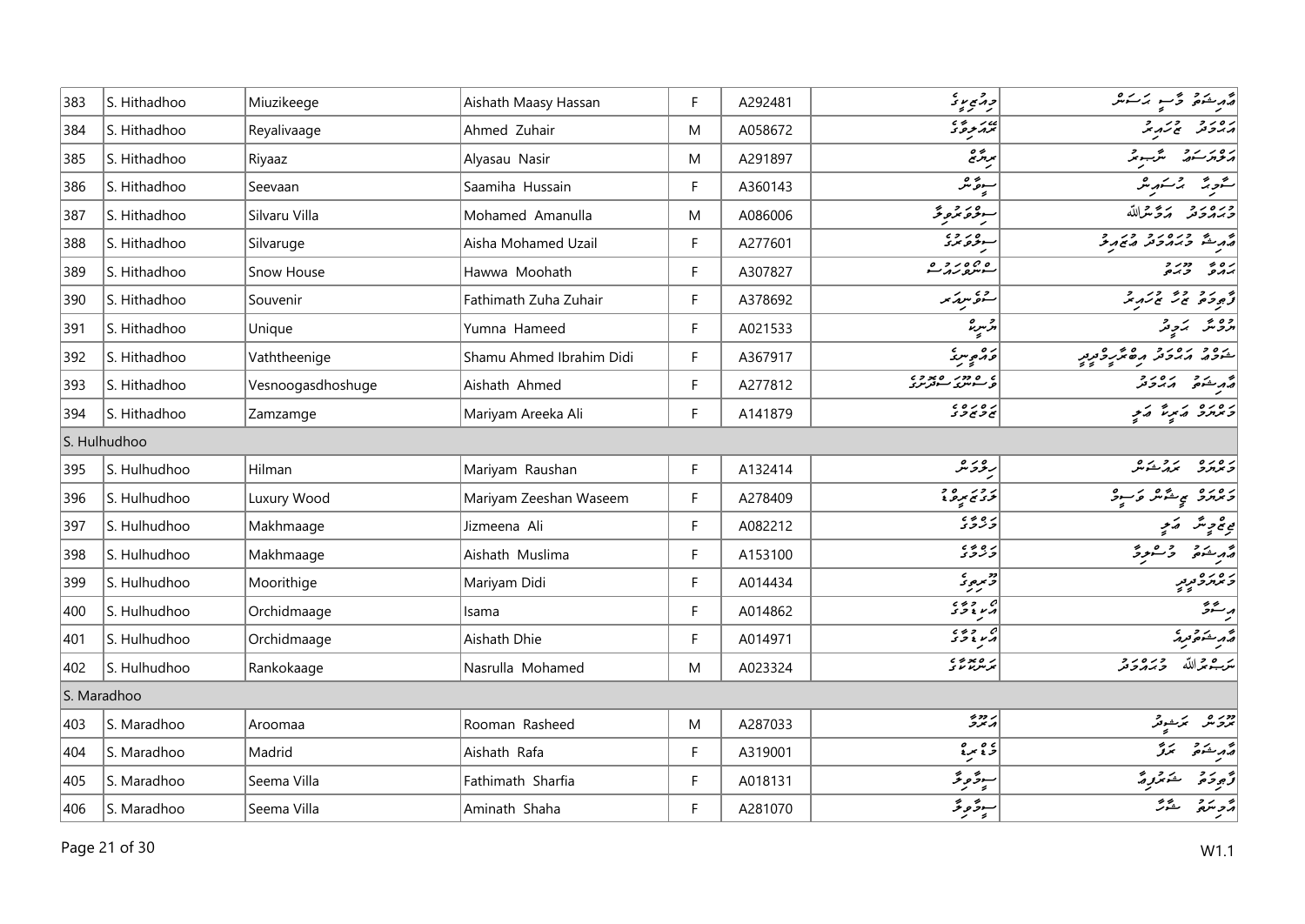|            | S. Maradhoo Feydhoo             |                    |                       |             |         |                                       |                                                                                                                                                                                                                                     |
|------------|---------------------------------|--------------------|-----------------------|-------------|---------|---------------------------------------|-------------------------------------------------------------------------------------------------------------------------------------------------------------------------------------------------------------------------------------|
| 407        | S. Maradhoo Feydhoo Chamak      |                    | Ali Iyaz Rashid       | M           | A272633 | ىردىر                                 |                                                                                                                                                                                                                                     |
| 408        | S. Maradhoo Feydhoo Dhekunuge   |                    | Haleema Ali           | F           | A016878 | ، و و ،<br>تور سری                    | أيام أو أو أيضر من المحمد المحمد المحمد المحمد المحمد المحمد المحمد المحمد المحمد المحمد المحمد المحمد المحمد<br>أو المحمد المحمد المحمد المحمد المحمد المحمد المحمد المحمد المحمد المحمد المحمد المحمد المحمد المحمد المحمد ال<br> |
| 409        | S. Maradhoo Feydhoo Merry Villa |                    | Ashiya Afeef          | F           | A272928 | ء <i>ڻ پره پ</i> ڙ                    |                                                                                                                                                                                                                                     |
|            | S. Meedhoo                      |                    |                       |             |         |                                       |                                                                                                                                                                                                                                     |
| 410        | S. Meedhoo                      | Dhaarussalaam      | Ali Muneer            | M           | A027216 | ء وه ريده<br>تربرد سنوگر              | أەي ئېرىد                                                                                                                                                                                                                           |
| 411        | S. Meedhoo                      | Kunniaruge         | Mariyam Mal-ha        | F           | A279486 | و ه سر سر و ،<br>ما سر سر تمر د       | ر ه بر ه<br><del>د</del> بربرگر                                                                                                                                                                                                     |
| 412        | S. Meedhoo                      | Laaj Varudhee      | Mariyam Rimsha Suhail | $\mathsf F$ | A269289 | ترە ئە ئەدىر                          | ىرۇڭ سەزر بۇ<br>ر ه ر ه<br><del>د</del> بربرگر                                                                                                                                                                                      |
| 413        | S. Meedhoo                      | Maadharige         | Mohamed Maaz          | M           | A351647 | ۇ ئەرىپە ئ                            | و ر ه ر د<br><del>و</del> بر پر <del>و</del> ر<br>رحج                                                                                                                                                                               |
| 414        | S. Meedhoo                      | Maakoani           | Aishath Mohamed       | F           | A013378 | اقتقسيه                               | و ره ر و<br><i>و پر</i> و تر<br>و.<br>در کرد شوی                                                                                                                                                                                    |
| 415        | S. Meedhoo                      | Maakoani           | Mohamed Aslam         | M           | A013848 | اقتقسيه                               | و ر ە ر د<br>ق بر پر ق تر<br>برعزو                                                                                                                                                                                                  |
| 416        | S. Meedhoo                      | Noofiya            | Aishath Ali           | F           | A013893 | يتنوبر                                | أقهر يشقى أقدمي                                                                                                                                                                                                                     |
| 417        | S. Meedhoo                      | Noofiya            | Aminath Nusra         | F.          | A270960 | يتندبر                                | ىترىشىتر<br>ۇ يەسىر<br>مەس                                                                                                                                                                                                          |
| 418        | S. Meedhoo                      | Roashanee Vaadhee  | Suzana Salah          | E           | A161549 | چرىشە <sub>موھ</sub> گ <sup>ى</sup> ر | 2 مۇش بە <i>ي بۇ</i> ر                                                                                                                                                                                                              |
| Sh. Feevah |                                 |                    |                       |             |         |                                       |                                                                                                                                                                                                                                     |
| 419        | Sh. Feevah                      | Kanmatheege        | Abdulla Rifaau        | M           | A262459 | ر هر <sub>د پ</sub> ه                 | بروم<br>صقعرالله                                                                                                                                                                                                                    |
|            | Sh. Funadhoo                    |                    |                       |             |         |                                       |                                                                                                                                                                                                                                     |
| 420        | Sh. Funadhoo                    | Heenaage           | Aminath Zeeniyaa      | F           | A321673 | ریٹری<br>پرسری                        | أأدبتكم بمجامعة                                                                                                                                                                                                                     |
| 421        | Sh. Funadhoo                    | Moosumge           | Ali Amir              | M           | A271177 | دد و ه ی<br>تر سوی                    | ړې پر د                                                                                                                                                                                                                             |
|            | Sh. Goidhoo                     |                    |                       |             |         |                                       |                                                                                                                                                                                                                                     |
| 422        | Sh. Goidhoo                     | Banafusaage        | Ibrahim Irufaan       | M           | A263920 | ە ئىروپىيى<br>ھەمرىي سىرى             | مەھەر ئەمەر ئىر                                                                                                                                                                                                                     |
|            | Sh. Komandoo                    |                    |                       |             |         |                                       |                                                                                                                                                                                                                                     |
| 423        | Sh. Komandoo                    | Anbareege          | Raamee Ahmed          | ${\sf M}$   | A264348 | ەكتىھەتبەتى                           | پژ <sub>ح</sub> کرمرو در                                                                                                                                                                                                            |
| 424        | Sh. Komandoo                    | Areej              | Ameena Mohamed        | F           | A094759 | پر<br>پرسمي                           | و ر ه ر و<br>تر پروتر                                                                                                                                                                                                               |
| 425        | Sh. Komandoo                    | <b>Beach Villa</b> | Ahmed Abdul Rahman    | M           | A074066 | ھەمچەمە ئىگە<br>ئ                     |                                                                                                                                                                                                                                     |
| 426        | Sh. Komandoo                    | Hedheykuri         | Ismail Ibrahim        | M           | A058376 | ه ده و<br>رنوما مو                    | وحدوية وقنزرد                                                                                                                                                                                                                       |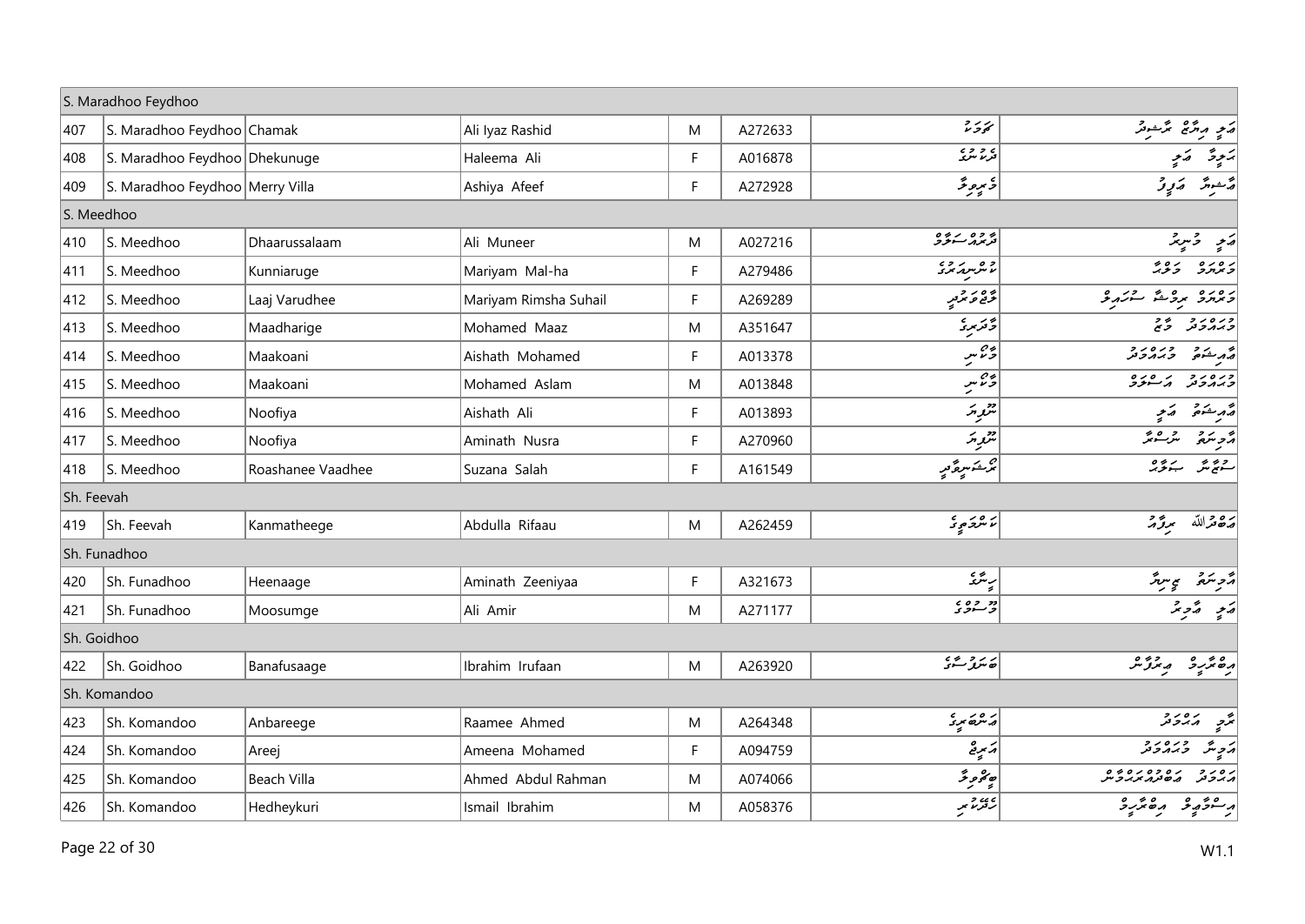| 427 | Sh. Komandoo     | Maafolheyge        | Zareena Ibrahim         | F  | A264599 | ه برن ،<br>و و د د                | ىم برىتر بەھ ئرىرى                                               |
|-----|------------------|--------------------|-------------------------|----|---------|-----------------------------------|------------------------------------------------------------------|
|     | Th. Guraidhoo    |                    |                         |    |         |                                   |                                                                  |
| 428 | Th. Guraidhoo    | Hirafusge          | Hussain Nasheed Idrees  | M  | A069405 | رىمە ۋە ھەمج                      |                                                                  |
| 429 | Th. Guraidhoo    | Manzil             | Fathimath Shafeega      | F  | A025509 | 5 ئىرى پى                         | وَجوحَمْ شَوَرٍ وَ                                               |
| 430 | Th. Guraidhoo    | Uthuruge           | <b>Thuththu Manike</b>  | F  | A079638 | د د د د<br>مرح برد                | وه ور<br>موړمونه سربا                                            |
|     | Th. Kinbidhoo    |                    |                         |    |         |                                   |                                                                  |
| 431 | Th. Kinbidhoo    | Anoonaage          | Aishath Nazeema         | F. | A114008 | بر دو د پر<br>هرسرس               | أشرك منتور                                                       |
|     | Th. Thimarafushi |                    |                         |    |         |                                   |                                                                  |
| 432 | Th. Thimarafushi | <b>Beach House</b> | Ahmed Fazeel            | M  | A087094 | ھەممەر 2                          | پروژو<br>تى سىدى                                                 |
| 433 | Th. Thimarafushi | Fithuroanuge       | Aminath Hussain         | F. | A264286 | و ۵ و ۷<br>و ه مرس                | ړ د سره                                                          |
| 434 | Th. Thimarafushi | Havaa              | Reyhan Raja Subramanian | M  | A420335 | رپچ                               | ے دہ دی ۔ دہ در دی۔<br>ترر س ترقی سوھ ترو سرکر س                 |
| 435 | Th. Thimarafushi | Tharividhaage      | Aswa Abdul Wahab        | F. | A070978 | ئەسرە قرى                         | ر ه د و ر ه د د<br>پره تر تر هر ره<br>ىر ھۇ                      |
|     | Th. Vilufushi    |                    |                         |    |         |                                   |                                                                  |
| 436 | Th. Vilufushi    | Athamaage          | Samiya Mohamed          | F  | A080274 | ر ر د »<br>د ه د د                | و ره ر و<br>تر پر تر تر<br>شەرەپى                                |
| 437 | Th. Vilufushi    | Karankaage         | Shajeea Abdul Razzag    | F. | A091238 | ر ره و د ،<br>ما نیرس د           | سنكور<br>ر ٥ ر ٥ ر ٥ ر <del>٥</del><br>پرھ تو ۾ مورم ج تح        |
| 438 | Th. Vilufushi    | Magutherege        | Abdul Rahman Muhassin   | M  | A286465 | ر و ، ، ،<br>تر د حر پر د         | ره وه ره ده به دره در در<br>پره تربر بر سر بر بر را برگر         |
|     | V. Keyodhoo      |                    |                         |    |         |                                   |                                                                  |
| 439 | V. Keyodhoo      | Rose Mead          | Aishath Nisfa           | F  | A127127 | ەرە جەم<br>ئىرىنى جەنج            | ە ئەر شەھ ئىس سرىسى ئوگ                                          |
|     | V. Thinadhoo     |                    |                         |    |         |                                   |                                                                  |
| 440 | V. Thinadhoo     | Heenaamaage        | Abdul Gafoor Ibrahim    | M  | A023622 | ر پور د<br>بر سرچ <sub>ک</sub>    | ەھ ئۆرۈ<br>ر ٥ ۶ ٥ ٥ ۶ ٠ م.<br>پرڪ تر <del>تر</del> تر س         |
| 441 | V. Thinadhoo     | Heenaamaage        | Hamad Abdul Gafoor      | M  | A071139 | ر پژو <sup>ي</sup>                | ر و و ه ر دو و<br>پرې تورنو تو بو<br>ر ر د<br>پر <del>د</del> تر |
| 442 | V. Thinadhoo     | Heenaamaage        | Hameedha Abdul Gafoor   | F. | A071140 | ر پیوندی<br>بر متر <del>و</del> و | بر در دود و<br>برجه می مرد دی                                    |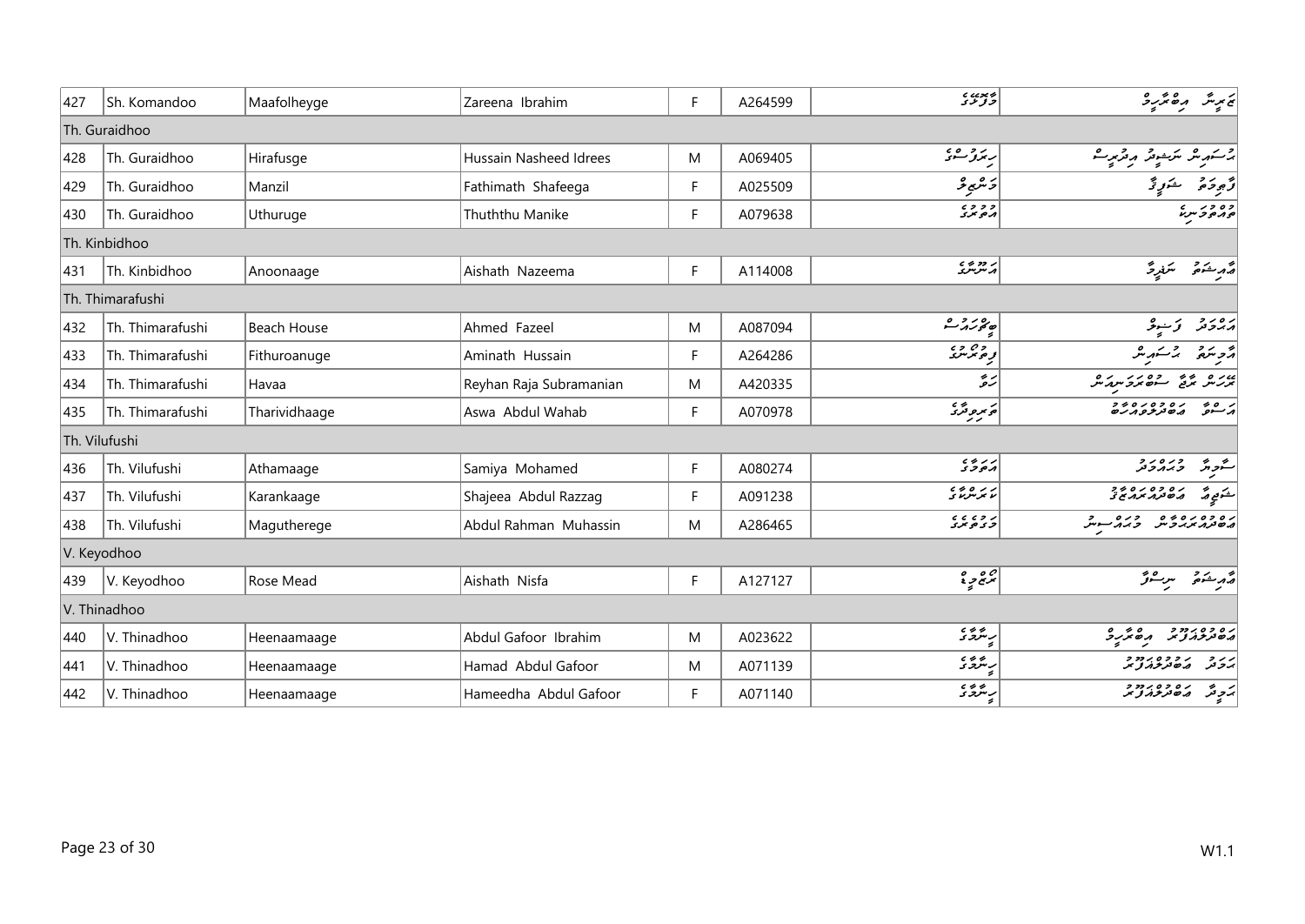## *w7qAn8m? sCw7mRo>u; wEw7mRw;sBo<*

| ' مرمر | 'يئرىثر: |
|--------|----------|
|        |          |
|        |          |
|        |          |

## *w7q9r@w7m> sCw7qHtFoFw7s; mAm=q7 w7qHtFoFw7s;*

| ىر تە | $\mathcal{O} \times$<br>$\sim$ | $\sim$<br>. . | لترنثر |
|-------|--------------------------------|---------------|--------|
|       |                                |               |        |
|       |                                |               |        |
|       |                                |               |        |

| يره | $^{\circ}$ | $\frac{2}{n}$ | $^{\circ}$<br>سرسر. |
|-----|------------|---------------|---------------------|
|     |            |               |                     |
|     |            |               |                     |
|     |            |               |                     |

| ' ئىرتىر: | سر سر |  |
|-----------|-------|--|
|           |       |  |
|           |       |  |
|           |       |  |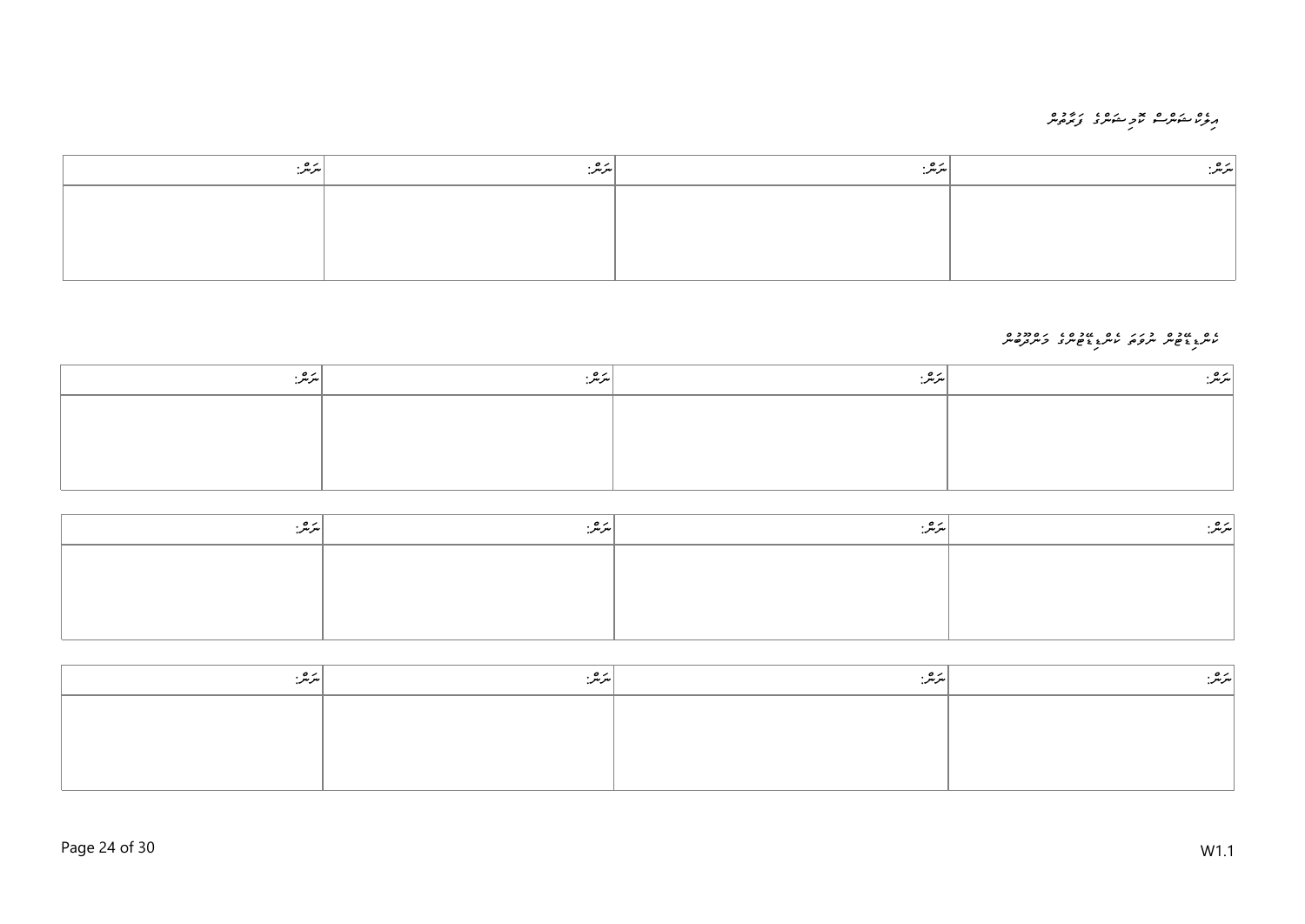| يره. | ο. | ا ير ه |  |
|------|----|--------|--|
|      |    |        |  |
|      |    |        |  |
|      |    |        |  |

| متريثر به | 。<br>'سرسر'۔ | يتزيترا | سرسر |
|-----------|--------------|---------|------|
|           |              |         |      |
|           |              |         |      |
|           |              |         |      |

| ىئرىتر. | $\sim$ | ا بر هه. | لىرىش |
|---------|--------|----------|-------|
|         |        |          |       |
|         |        |          |       |
|         |        |          |       |

| 。<br>مرس. | $\overline{\phantom{a}}$<br>مر مىر | يتريثر |
|-----------|------------------------------------|--------|
|           |                                    |        |
|           |                                    |        |
|           |                                    |        |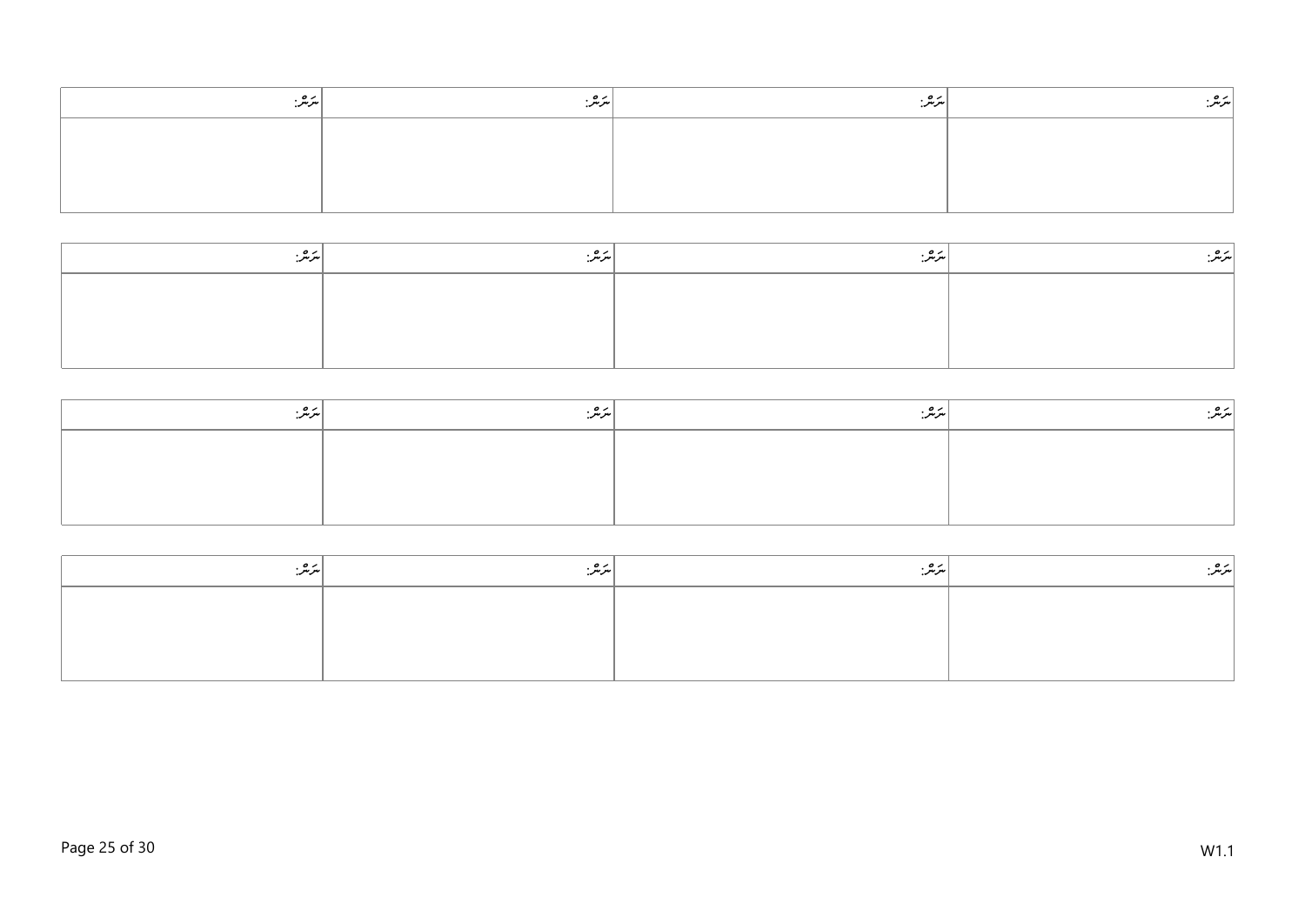| ير هو . | $\overline{\phantom{a}}$ | يرمر | اير هنه. |
|---------|--------------------------|------|----------|
|         |                          |      |          |
|         |                          |      |          |
|         |                          |      |          |

| ىر تىر: | $\circ$ $\sim$<br>" سرسر . | يبرحه | o . |
|---------|----------------------------|-------|-----|
|         |                            |       |     |
|         |                            |       |     |
|         |                            |       |     |

| انترنثر: | ر ه |  |
|----------|-----|--|
|          |     |  |
|          |     |  |
|          |     |  |

|  | . ه |
|--|-----|
|  |     |
|  |     |
|  |     |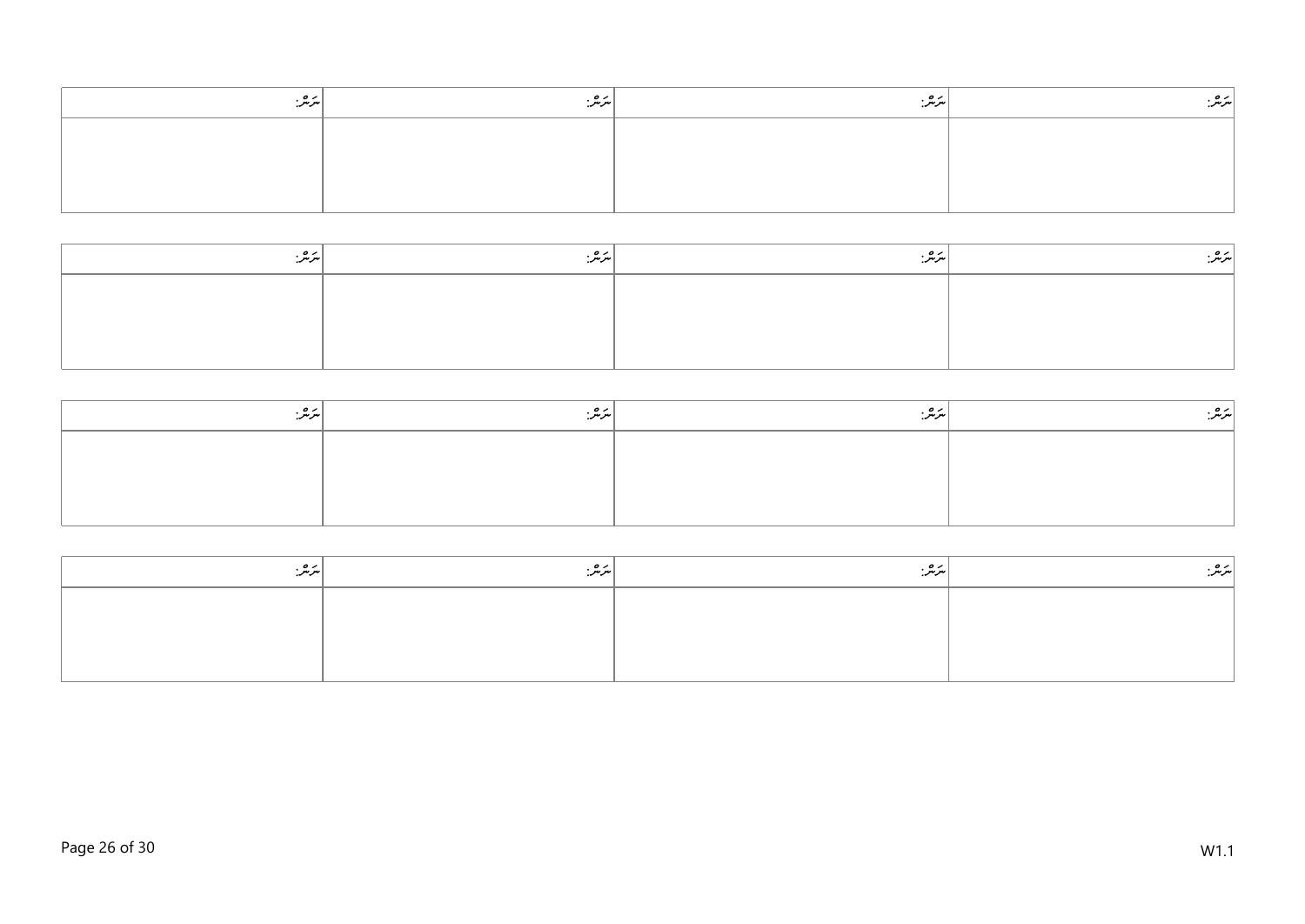| ير هو . | $\overline{\phantom{a}}$ | يرمر | اير هنه. |
|---------|--------------------------|------|----------|
|         |                          |      |          |
|         |                          |      |          |
|         |                          |      |          |

| ىر تىر: | $\circ$ $\sim$<br>" سرسر . | يبرحه | o . |
|---------|----------------------------|-------|-----|
|         |                            |       |     |
|         |                            |       |     |
|         |                            |       |     |

| انترنثر: | ر ه |  |
|----------|-----|--|
|          |     |  |
|          |     |  |
|          |     |  |

|  | . ه |
|--|-----|
|  |     |
|  |     |
|  |     |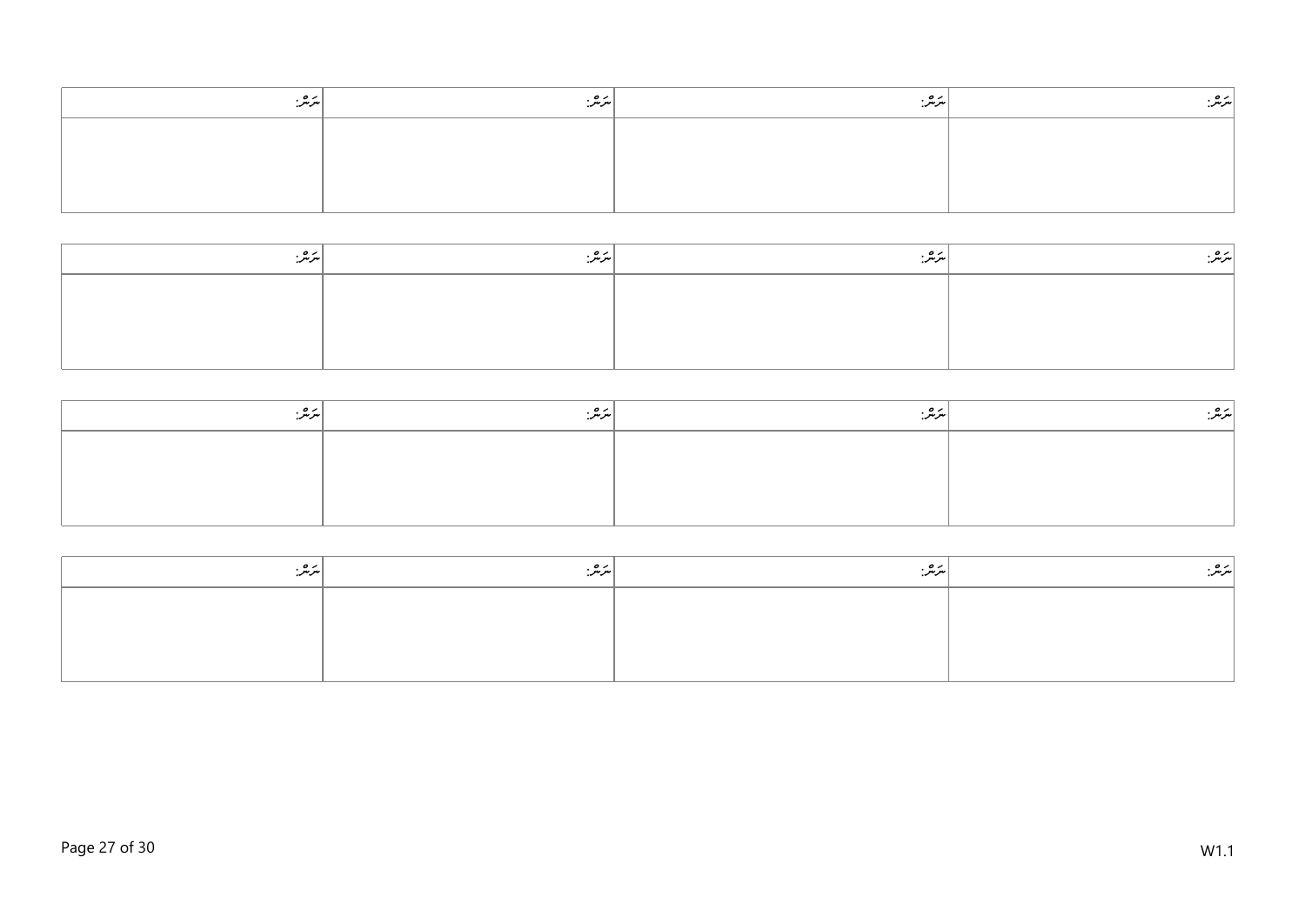| $\cdot$ | ο. | $\frac{\circ}{\cdot}$ | $\sim$<br>سرسر |
|---------|----|-----------------------|----------------|
|         |    |                       |                |
|         |    |                       |                |
|         |    |                       |                |

| ايرعر: | ر ه<br>. . |  |
|--------|------------|--|
|        |            |  |
|        |            |  |
|        |            |  |

| بر ه | 。 | $\sim$<br>َ سومس |  |
|------|---|------------------|--|
|      |   |                  |  |
|      |   |                  |  |
|      |   |                  |  |

| 。<br>. س | ىرىىر |  |
|----------|-------|--|
|          |       |  |
|          |       |  |
|          |       |  |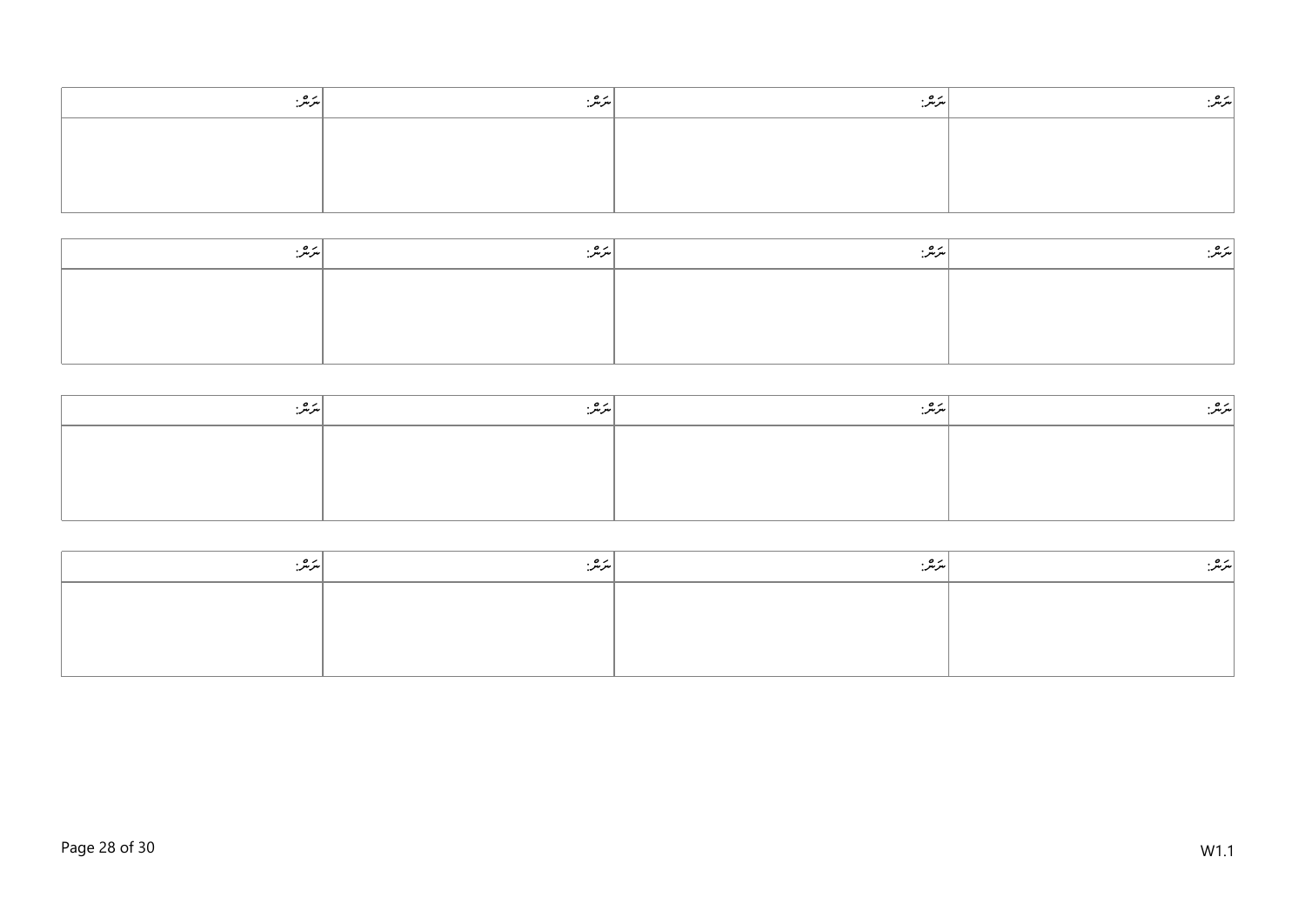| ير هو . | $\overline{\phantom{a}}$ | يرمر | لتزمثن |
|---------|--------------------------|------|--------|
|         |                          |      |        |
|         |                          |      |        |
|         |                          |      |        |

| ئىرتىر: | $\sim$<br>ا سرسر . | يئرمثر | o . |
|---------|--------------------|--------|-----|
|         |                    |        |     |
|         |                    |        |     |
|         |                    |        |     |

| 'تترنثر: | 。<br>,,,, |  |
|----------|-----------|--|
|          |           |  |
|          |           |  |
|          |           |  |

|  | . ه |
|--|-----|
|  |     |
|  |     |
|  |     |